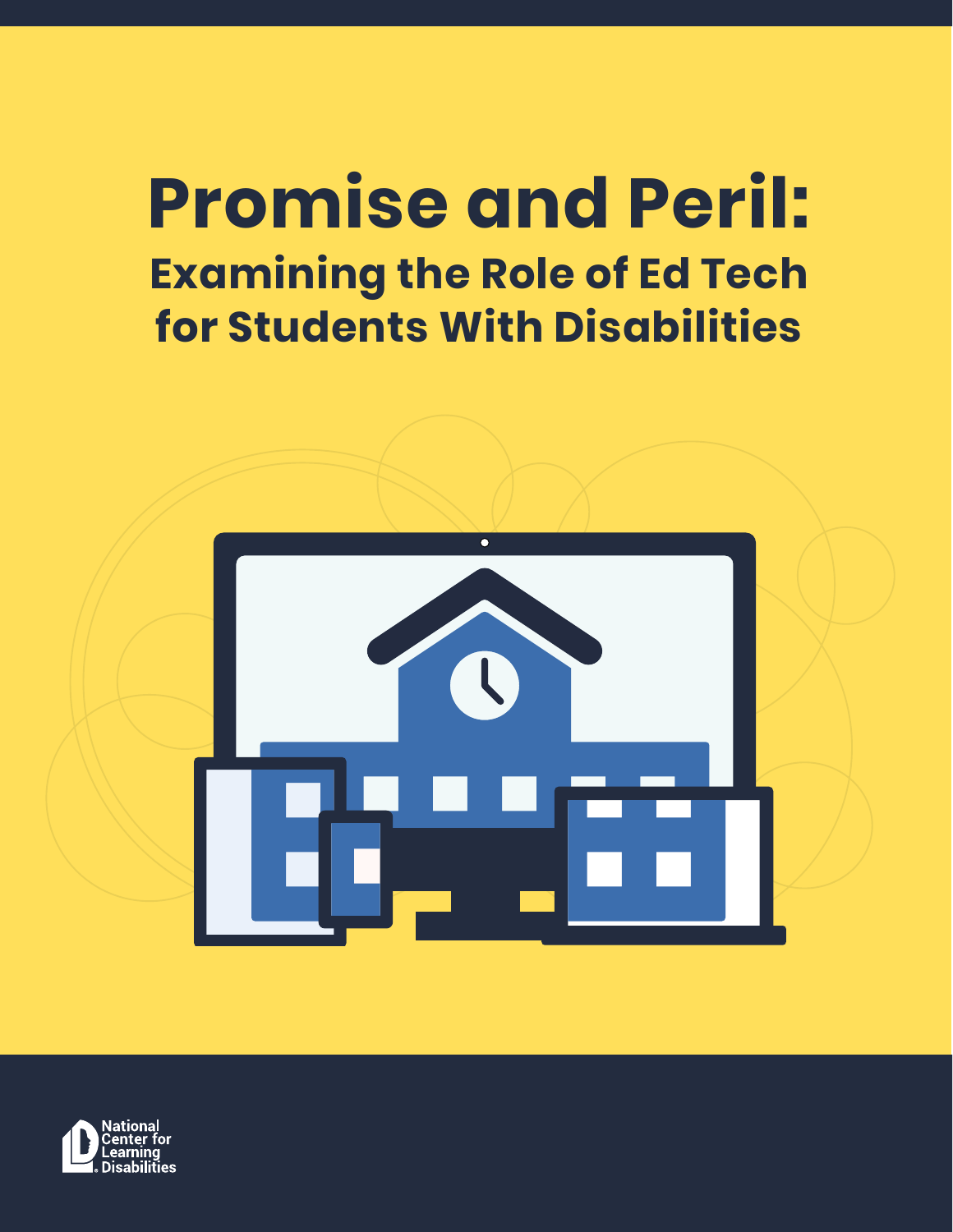# **Contents**

| Executive SummaryPage 3                                                                                 |
|---------------------------------------------------------------------------------------------------------|
|                                                                                                         |
|                                                                                                         |
| Learning Enhancements  9                                                                                |
| Learning Environments 10                                                                                |
|                                                                                                         |
|                                                                                                         |
|                                                                                                         |
|                                                                                                         |
|                                                                                                         |
|                                                                                                         |
|                                                                                                         |
| <b>Questions Relating to Equitable and Inclusive</b><br><b>Implementation of Education Technologies</b> |
| <b>Glossary: Defining Key Terms in Report</b>                                                           |
| <b>Relevant Laws and Best Practices Related to</b><br><b>Accessibility and Technology</b>               |
|                                                                                                         |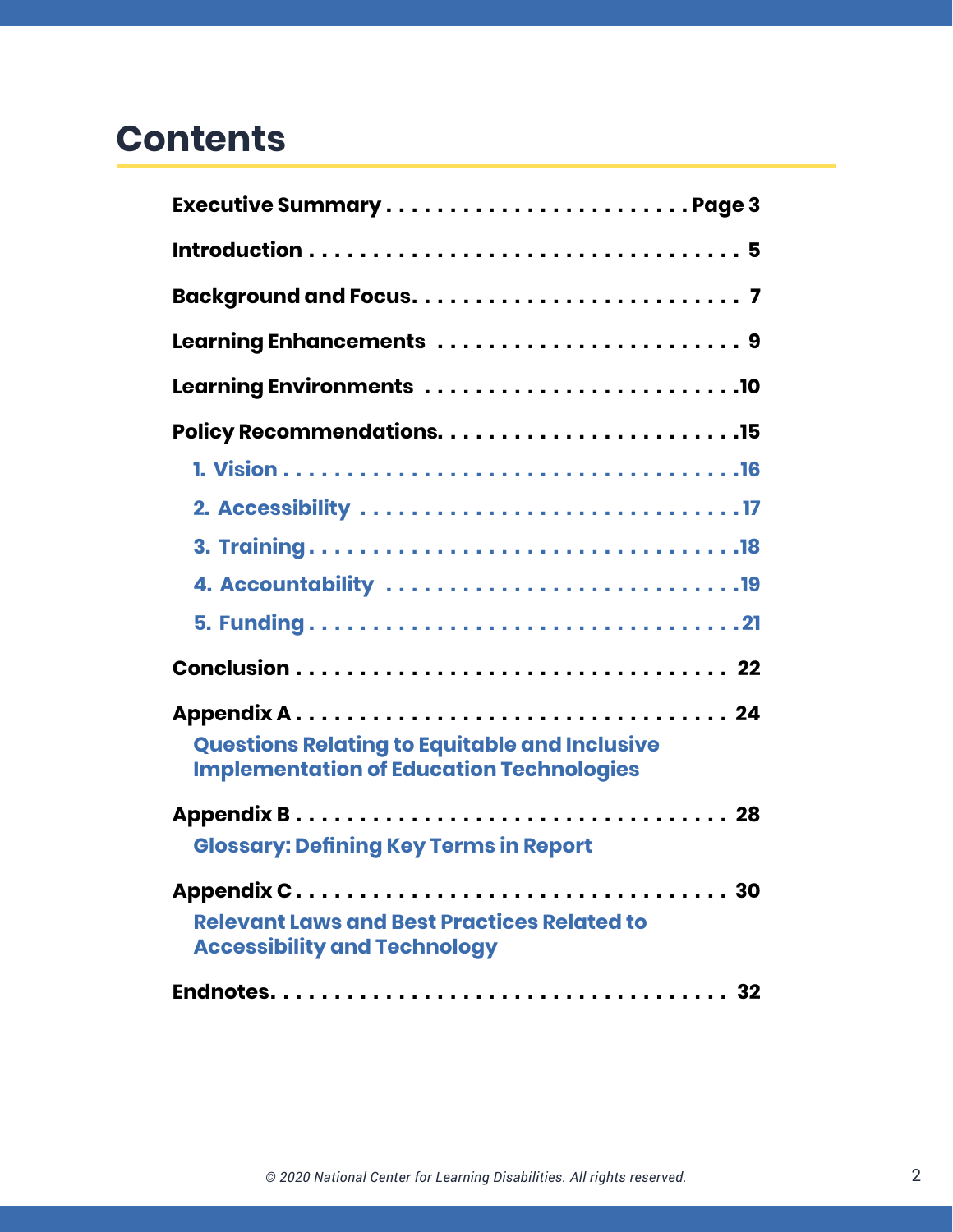# <span id="page-2-0"></span>**Promise and Peril:**

**Examining the Role of Ed Tech for Students With Disabilities**

**With the ever-increasing use of technology in education, and especially in response to the COVID-19 pandemic, advocates and educators find themselves at a crossroads. The use of high-quality and accessible technology in schools can support higher levels of learning, facilitate rigorous learning opportunities, and close opportunity gaps. On the other hand, inadequate access to these technologies for some groups of students—or the spread of inaccessible technologies or those that fail to enhance learning—only threaten to widen existing opportunity divides.**

Education technology has the potential to more quickly and accurately identify students who may have disabilities or struggle in school, increase accessibility to content, reduce stigma, increase engagement, and strengthen accountability for students with disabilities. It also has the potential to do exactly the opposite, especially with regard to students with disabilities and other vulnerable populations.

This report, informed by an extensive literature review and interviews with key policy makers, practitioners, parents, and other stakeholders, delves into how education technology (ed tech)—as a way to deliver and enhance learning and as the foundation upon which a learning environment is conceived and constructed—will or will not meet the inclusive educational needs of students with disabilities. It addresses the need to safeguard students' rights and, at the same time, promote higherlevel learning for all learners.

For education technology to be implemented effectively and succeed in helping to level the playing field for all students, specific steps must be taken. The capacity for ed tech to enhance educational equity depends on five factors:

- 1. **Vision:** Higher and deeper levels of learning for all students must be the end goal of ed tech purchases, and all learners should be the beneficiaries of these investments.
- 2. **Accessibility:** All ed tech used in schools must be matched to students' learning needs and targeted to addressing specific instructional goals for all learners.
- 3. **Training:** All educators, parents, students, and administrators must be trained to effectively leverage ed tech for high levels of learning for all students.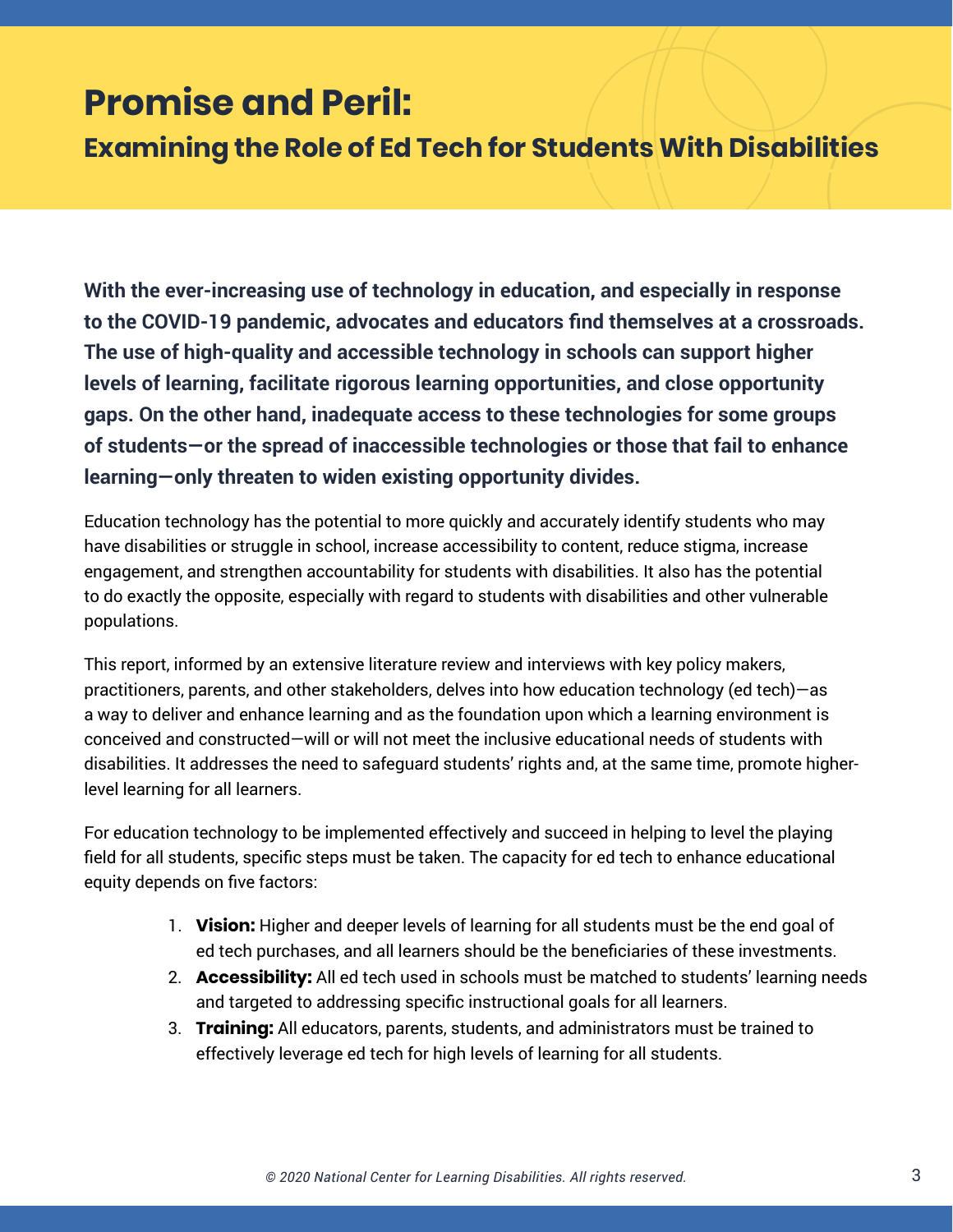- 4. **Accountability:** Schools using ed tech, as well as private companies supporting these tools and activities, must be held accountable for the education of all students and student subgroups.
- 5. **Funding:** Funding for the acquisition and integration of ed tech must be provided to support the long-term success of all students.

Getting these factors right for all students requires a team effort. It demands that students and their families, educators, administrators, and policy makers unite in their support of local, state, and federal policies that open doors of opportunity for all learners. Success in the education technology movement requires each of us to accept responsibility, engage in difficult conversations, and make choices to ensure true equity.

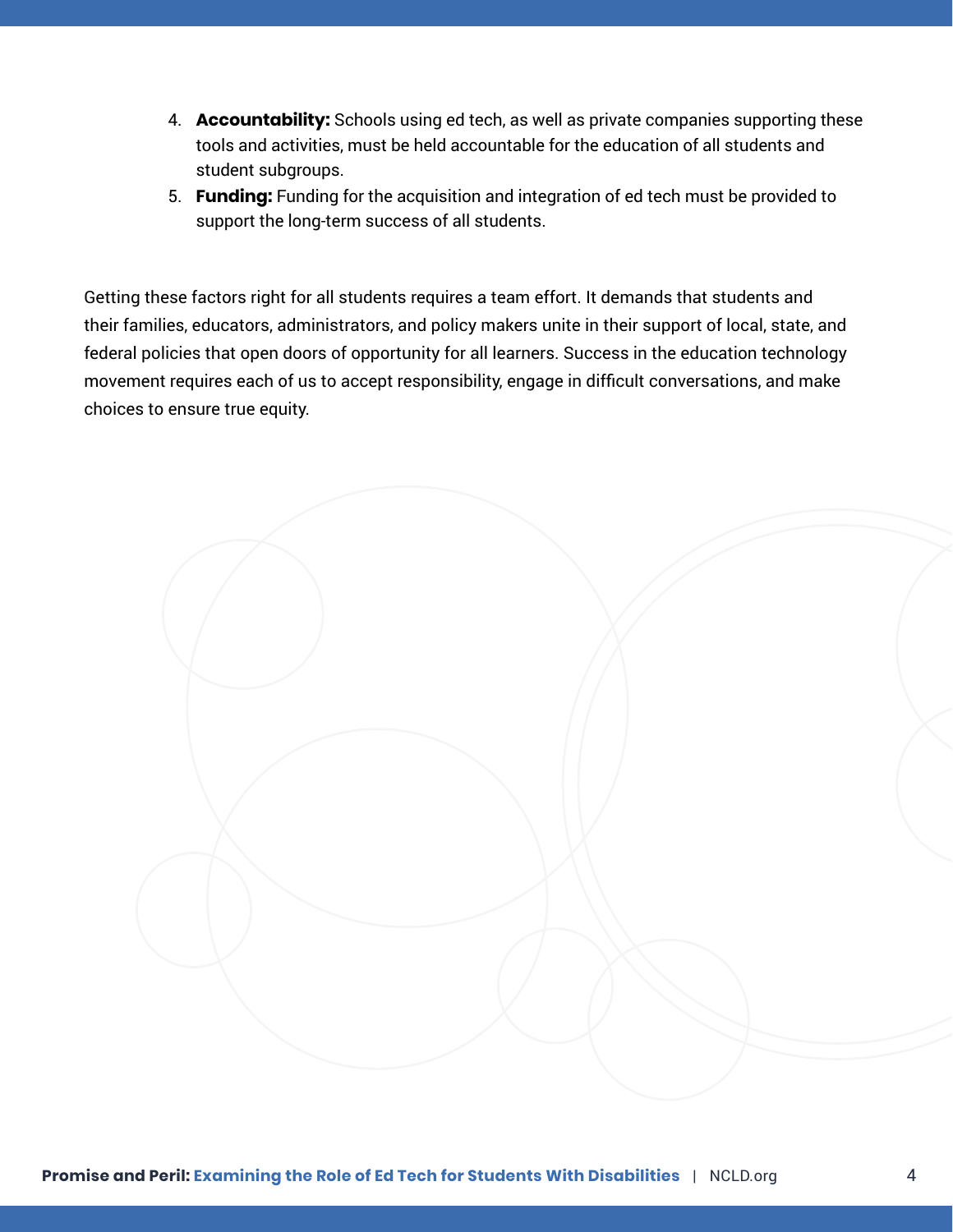# <span id="page-4-0"></span>**Introduction**

**Kristin Kane is not your average parent of a student with a disability. Not only does Kristin share the same diagnosis of dyslexia with her daughter, Lauralye, but Kristin cofounded the Virginia chapter of the disability rights advocacy group, Decoding Dyslexia.**  For several years, she spent her workdays advising other parents of students who have disabilities on how they can most effectively engage with their children's schools. When reflecting on her own K–12 experience, Kristin sees great progress. Disabilities don't carry the same stigma they did when she was a student. Advancements in technology, like text-to-speech software and digital graphic organizers provide Lauralye with more inclusive and engaging learning opportunities than Kristin could have ever imagined when she was her daughter's age.

There's no question that technology has transformed education, much as it has other fields, providing new opportunities to communicate, learn, and monitor progress. Yet, in other ways, technological advancement has not erased opportunity gaps between students with disabilities and their peers—it has simply redefined them. That fact can often feel disempowering, even for an engaged parent like Kristin. For example, Lauralye's school district implemented an adaptive learning software program that presents students with questions that increase or decrease in difficulty based on previous correct or incorrect responses. While Lauralye's disability inhibits her capacity to decode text, she has no problems with (and even demonstrates strength in) reading comprehension. Because the software did not address her challenges with decoding, Lauralye and other peers with dyslexia were assigned texts and given assignments well below their learning capacity. In other words, the adaptive features of the software unintentionally relegated Lauralye to inappropriately low standards that didn't reflect her true academic interests and ability.

This experience highlights the dilemma encountered by many students, parents, and educators: Do ed tech opportunities close or widen opportunity gaps? The complex reality is that they can do both, and outcomes will be shaped by the care and precision with which technology solutions are applied in schools to support learning for all students.

This report reflects a synthesis of a yearlong review of more than 100 articles, as well as conversations with dozens of parents, policy influencers, and other key stakeholders charged with reviewing, purchasing, designing, and implementing ed tech products and activities for students with disabilities. The findings highlight essential questions we all must ask in approaching ed tech investments. It also provides recommendations that can open doors of opportunity, while safeguarding the rights of all students in a rapidly changing world.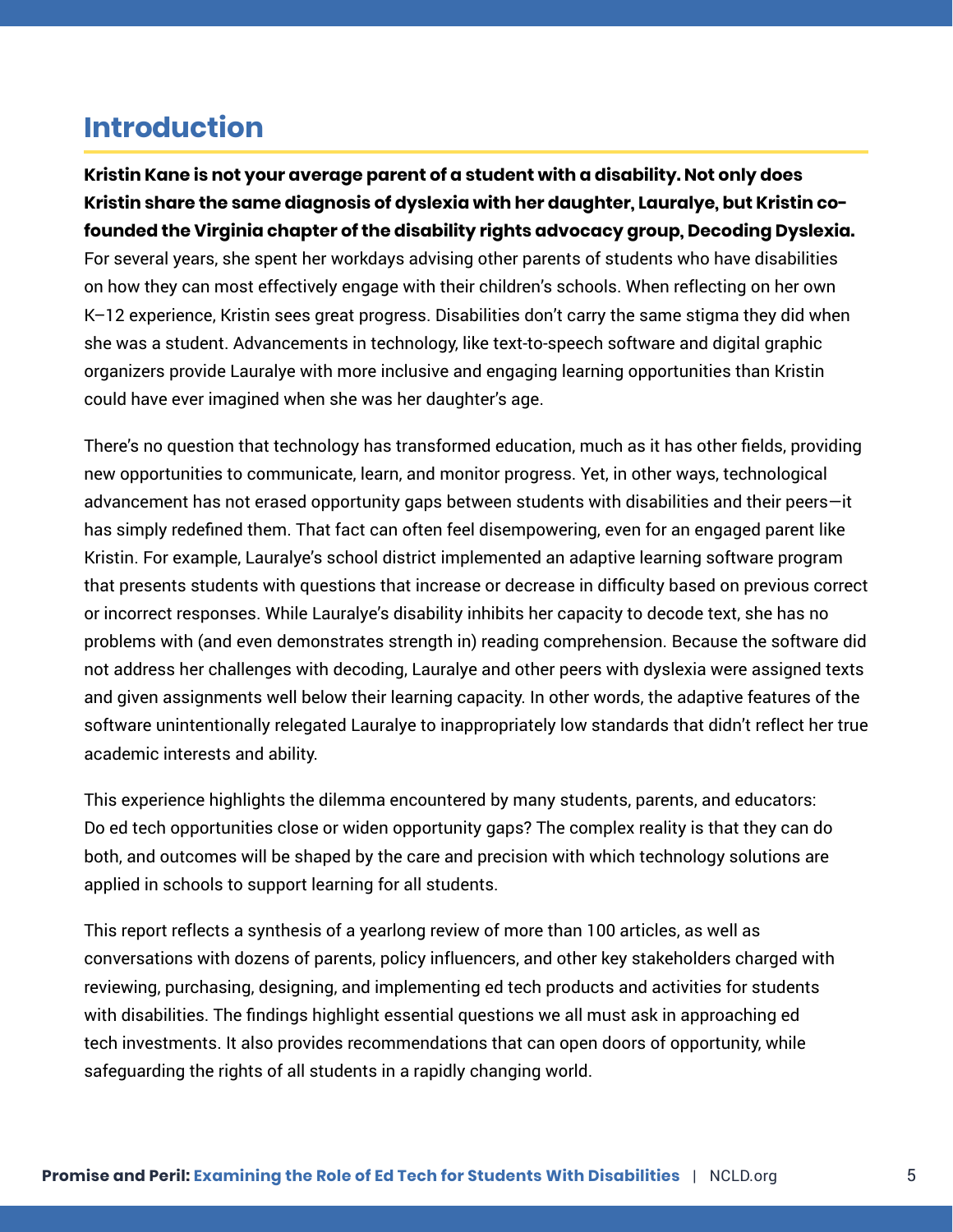# **Disability, Technology, and the COVID-19 Pandemic**

**COVID-19 has turned even the best of what we know and do with virtual learning spaces and ed tech on its head! Every student (including those with identified disabilities), every teacher, every subject has been impacted.** 

Providing mandated specialized services and supports, testing, and accommodations is complex. And new procedures are needed for communicating with students, parents, and school colleagues. Ramping up these activities with barely any notice while ensuring that all students receive the high-quality instruction and support to which they're entitled can seem overwhelming. NCLD has developed the following resources to help families, educators, and schools navigate this transition.



昌

**[Key Terms in Ed Tech During COVID School Closures](https://www.ncld.org/wp-content/uploads/2020/04/Key-Terms-Regarding-Online-Learning-and-Education-Technology-A-Resource-for-Educators-and-Parents-During-the-COVID-19-Disruption.04012020.pdf)** – Lots of new terms have gained greater importance in light of school closures. This publication explores some of these terms and implications for students with disabilities.

- **[Key Laws in Ed Tech During COVID School Closures](https://www.ncld.org/wp-content/uploads/2020/04/Relevant-Laws-and-Best-Practices-Related-to-Accessibility-and-Technology-as-Schools-Respond-to-COVID-19.04012020-1.pdf)** Disability rights are safeguarded through a variety of civil rights laws. This publication highlights some of the key legal and policy implications for students with disabilities in light of school closures.
- 

**[4 Immediate Actions for Parents](https://www.ncld.org/wp-content/uploads/2020/03/A-Parents-Guide-to-Virtual-Learning-4-Actions-To-Improve-your-Childs-Experience-with-Online-Learning.pdf)** –Parents face new realities and changed relationships with regard to their children's education. This publication highlights the four immediate actions parents can take to ensure a smooth experience for their children.

昌 **[4 Immediate Actions for Educators](https://www.ncld.org/wp-content/uploads/2020/03/An-Educators-Guide-to-Virtual-Learning-4-Actions-to-Support-Students-With-Disabilities-and-Their-Families.pdf)** – Educators, even those comfortable with ed tech, will have needed to adapt to changes in daily routines, norms, and instruction. This publication highlights some initial actions educators can take to leverage ed tech for the benefit of all learners. NCLD has also worked with national partners to provide educators curated resources, office hours, case studies, and other supports to navigate this transition. Find those resources at **[www.educatingalllearners.org](http://www.educatingalllearners.org)**.

Find more NCLD resources relating to education technology and supporting students with disabilities in light of COVID-19 school closures at **[www.ncld.org/covid19](http://www.ncld.org/covid19)**.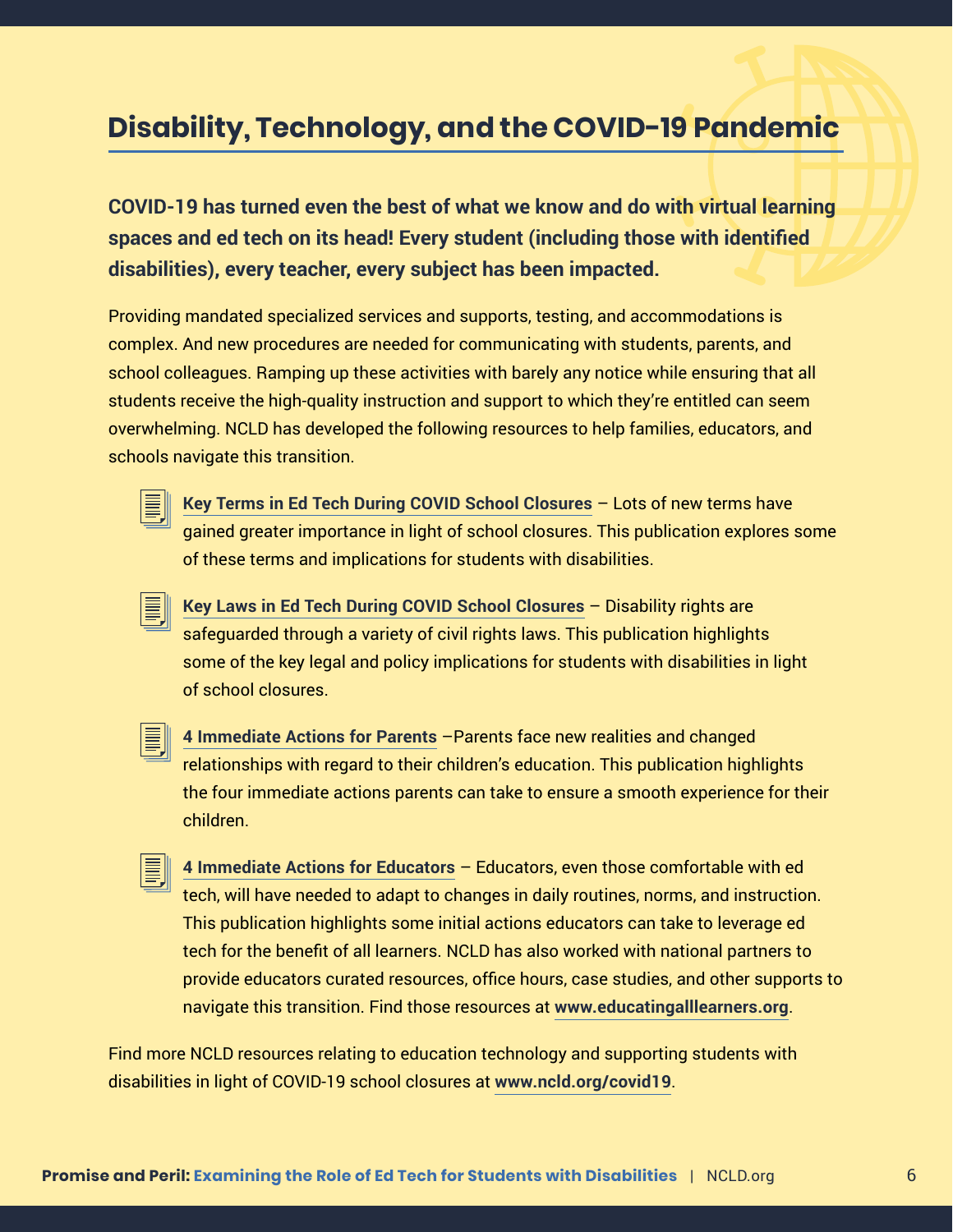# <span id="page-6-0"></span>**Background and Focus of Report**

**This report defines ed tech as any digital tool that facilitates, enhances, or changes how education is monitored or delivered. This aligns with the Individuals with Disabilities Education Act (IDEA), which defines assistive technology as "any item, piece of equipment, or product system...that is used to increase, maintain, or improve functional capabilities of individuals with disabilities."**<sup>1</sup> While the IDEA definition applies to assistive technology for individuals with disabilities, this report applies the term to include general education students as well—and emphasizes two specific functions of ed tech:

- **• Learning enhancement:** Using technology to monitor instruction and outcomes and to facilitate different approaches to *how* learning is delivered. This function includes online videos, digital activities, and real-time data tools that can be applied in traditional and virtual education (schooling conducted predominantly or entirely through the internet).
- **• Learning environment:** Using technology to alter fundamental characteristics of education including *where*, *when*, and *through whom* learning takes place. This function includes blended, virtual, and online platforms used to facilitate learning.

The primary distinction between these functions is that learning enhancement technologies integrate within existing educational environments, while learning environment technologies change learning environments in some fundamental way.

Ed tech can also include technology-related accommodations for students with disabilities, often referred to as assistive technology (AT). Examples include mobility aids, such as wheelchairs, scooters, walkers, and prosthetic devices, and learning tools such as screen readers, calculators, and graphic organizers. Unfortunately, it's not uncommon to hear the terms *assistive technology* and *education technology* used interchangeably. Both are necessary and appropriate to ensure access to high-quality learning opportunities, but they function to address learning and accessibility needs in fundamentally different ways.

Technology is being used with students in new and exciting ways on a daily basis. There are students with disabilities in every classroom and regardless of their special needs status, they are first and foremost members of the general education community.<sup>2</sup> It's therefore imperative to consider how education technologies (those used by all students) apply to and can benefit students with disabilities.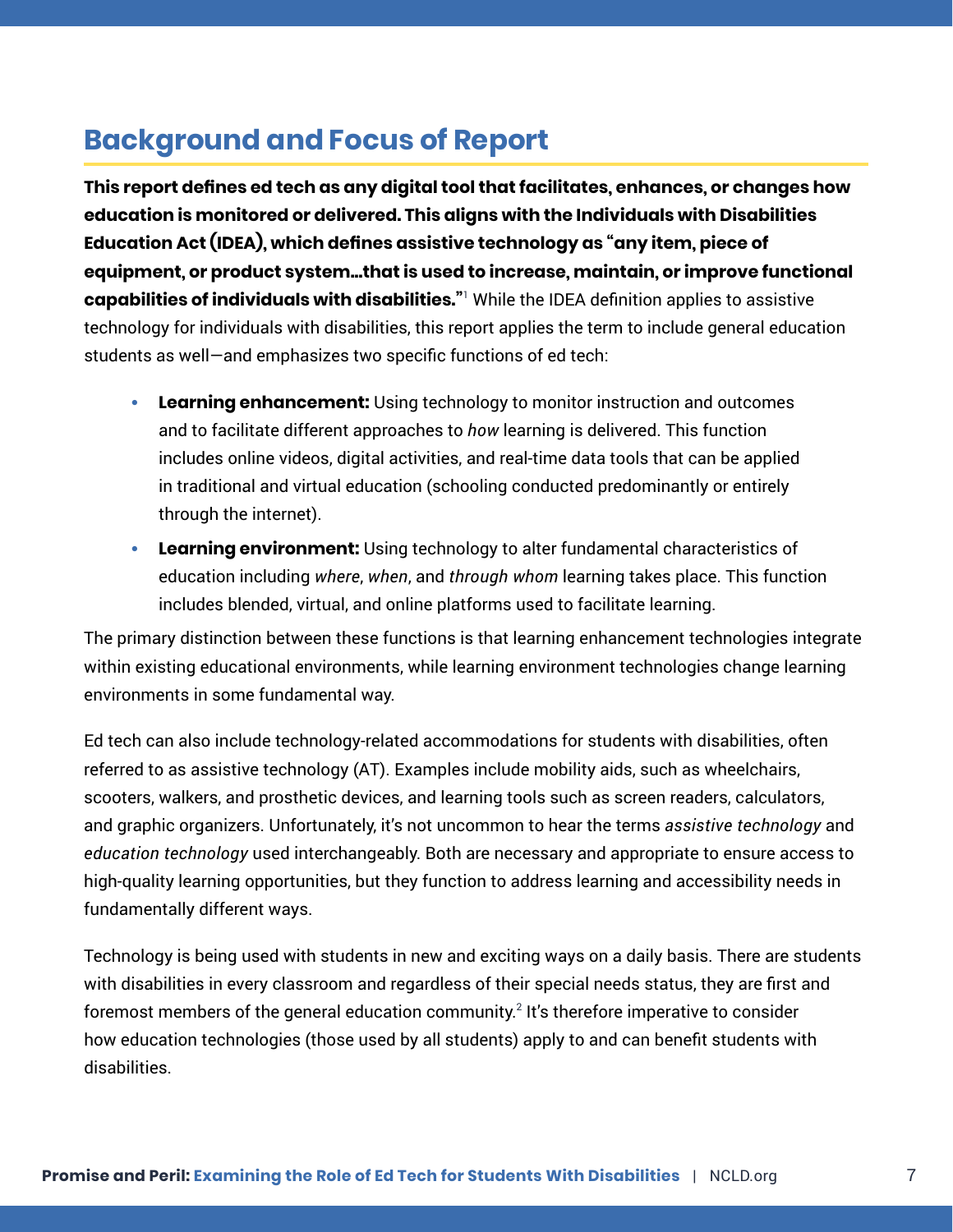The expansion of these new technologies in education can, however, result in seemingly contradicting opportunities and challenges for students with disabilities:

- **Identification:** On the one hand, new technologies have shown promise in helping to identify and pinpoint the needs of students who may have a disability and need an evaluation. $3$  On the other, technologies often miss certain social and visual cues that can help educators recognize students' needs and identify disabilities.<sup>4</sup>
- **• Accessibility:** Technologies have opened new doors of learning to students in ways that could hardly have been imagined even 10 years ago. $^5$  But many technologies have not developed built-in accessibility features. As a result, certain students are shut out of new, technology-dependent opportunities.<sup>6</sup>
- **• Stigma:** Technology levels the playing field when it's designed with all students in mind. $^7$  But students may feel singled out and stigmatized if they're the only ones using ed tech or are using it in a way that is different than their peers. $8$
- **• Engagement:** Technology can facilitate greater student engagement and help students feel a sense of ownership over their learning.<sup>9</sup> It can also lead to some students being assigned less engaging, more rote activities.<sup>10</sup>
- **• Accountability:** New technologies can provide detailed, ongoing data about student progress and increase the capacity for educators and schools to account for and report student achievement and outcomes.<sup>11</sup> But proprietary and privacy limitations on who owns, accesses, and stores these data can inhibit accountability.<sup>12</sup>

Many variables will influence how ed tech can impact student learning: how and why particular technologies were selected, the ways in which faculty are engaged and supported, the commitment of students and families, the interface between "tech and touch" approaches to teaching and learning, and many more. With the inevitable growth in ed tech across all sectors of the education community, it's essential that the needs of students with disabilities not be an afterthought. The remainder of this report presents issues and questions relating to two ed tech categories—enhancements and environments—and frames recommendations for meeting the needs of students with disabilities now and in the future.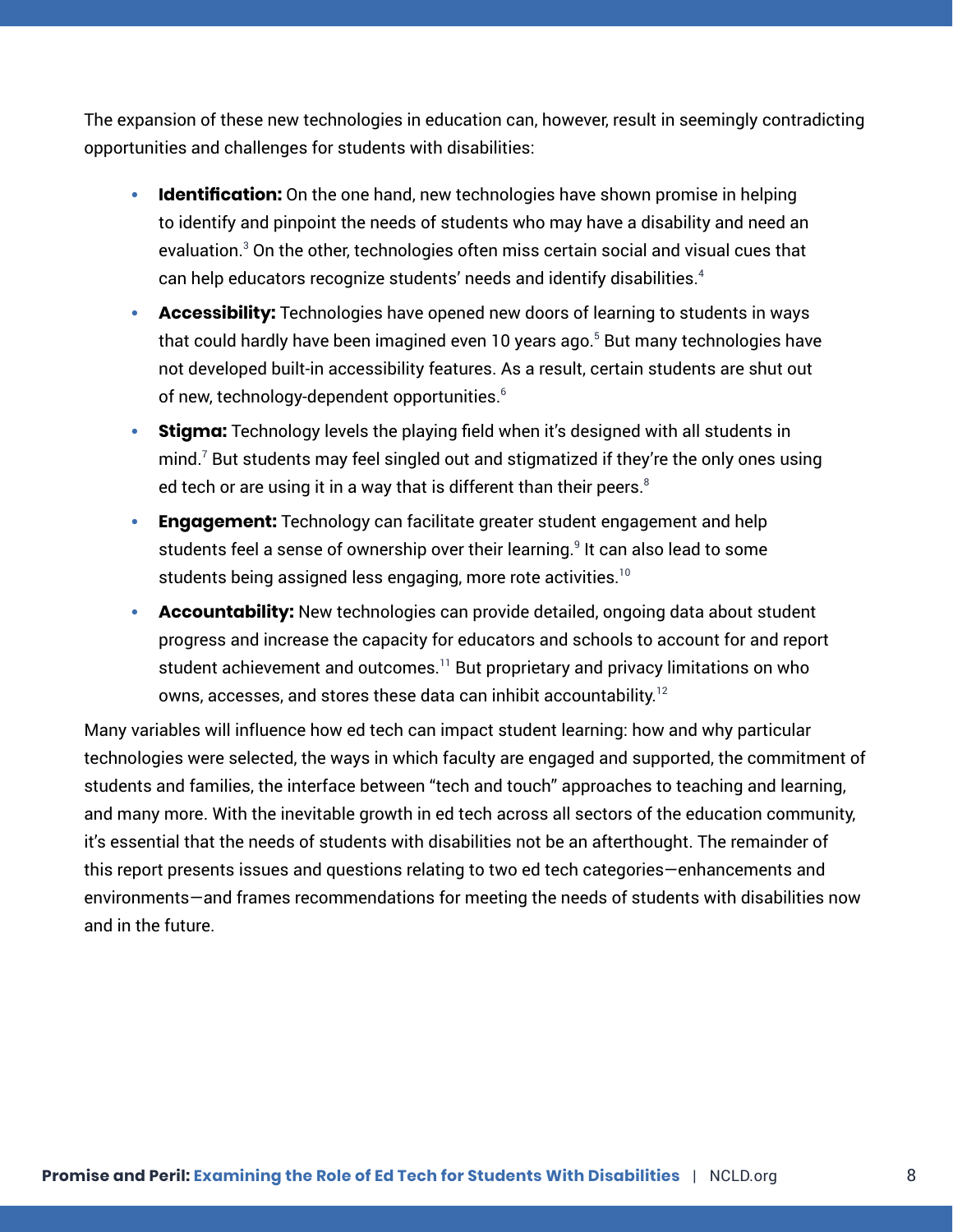# <span id="page-8-0"></span>**Learning Enhancements**

**Proper integration of ed tech learning enhancements into schoolwide practices is essential for preparing students for 21<sup>st</sup> century success.** Weaving technology into students' learning opportunities can contribute to technological literacy and skills, essential capacities for the modern workplace. Within schools, ed tech can also empower students to engage in more complex and creative work; improve administration and management of schools by gathering, synthesizing, and facilitating the use of data; provide broader access to learning through open education resources (OER); and improve overall communication. $13$ 

Familiarity with and use of technology are not luxuries in the modern world.<sup>14</sup> The rapid expansion of ed tech is a reflection of generational and social realities and demands. When compared to their peers, students with disabilities often gravitate toward technology and express demand for its use.<sup>15</sup> Many students are highly skilled at using these tools, not all of which are of equal value. When technology is used effectively, students with disabilities can experience greater engagement with learning.16 When used inappropriately and indiscriminately, students with disabilities can experience greater isolation and frustration.<sup>17</sup>

Still, the benefits are real and tangible. Many schools are effectively leveraging ed tech tools to both identify disabilities and provide links to compensatory instruction and targeted interventions. Studies have highlighted how students with disabilities experienced academic and engagement gains from using ed tech tools including iPads, podcasting, and 3D printers.<sup>18</sup> The effectiveness of these technologies is derived from their capacity to empower students with disabilities and their peers to represent, express, and engage with content in flexible and interactive ways, the hallmarks of Universal Design for Learning (UDL) as defined and developed by CAST.<sup>19</sup>

Not all technologies embody the flexibility and interactivity that is so important for learning. Students with disabilities, particularly those with learning and attention issues, may be prone to more off-task behavior when using technology that doesn't facilitate engagement.<sup>20</sup> Others mav have challenges interacting with technologies due to inherent accessibility issues.<sup>21</sup> Furthermore, teachers may not have been trained or supported in effectively leveraging ed tech for the benefit of all learners.<sup>22</sup>

As *Forbes* magazine contributor Willard Dix notes, "Teaching has always been a human activity, not just in the sense that it takes humans to do it, but in the fact that it is one of our most intimate relationships…."23 Educational technology is successful when it helps to enhance the human endeavor of learning, but it's not a magic wand. Family members, educators, administrators, and policy makers can help ensure that ed tech enhances students' experiences by asking the following questions: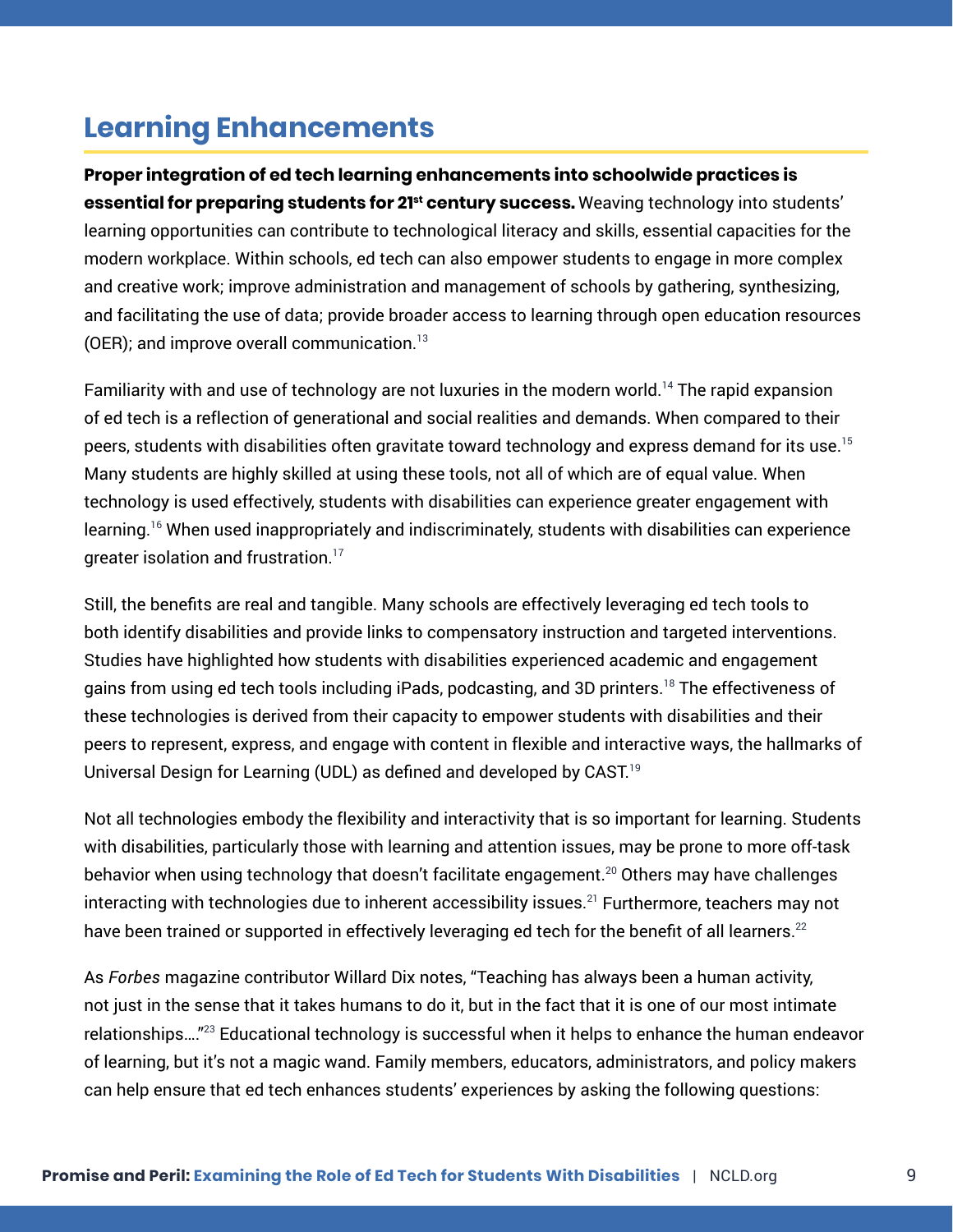- <span id="page-9-0"></span>**• Parent:** Is the ed tech being used in my child's school or virtual environment created with all students in mind? Do its features ensure that all students, regardless of cultural, language, or disability status, can engage in high-quality learning that is aligned with their personal and academic needs?
- **• Educator:** Are the ed tech tools geared toward higher levels of learning for all students? Are faculty provided the training and support needed for effective implementation?
- **• Administrator:** Given the intended functions and desired outcomes for ed tech applications, has implementation been embraced by faculty? Has it made their work easier or more impactful? Are measures in place to evaluate return on investment, both financially and in terms of human capital?
- **• Policy maker:** Is there an effective procurement and review process that parents, educators, and administrators can trust in and be a part of to gauge whether or not specific products are accessible and effective in the short and long-term?

**Teaching has always been a human activity, not just in the sense that it takes humans to do it, but in the fact that it is one of our most intimate relationships….**

> Willard Dix *Associate Dean of Admission, Amherst College*

# **Learning Environments**

Technology doesn't just change how brick-and-mortar schools operate; in some cases, it redefines or even replaces them. Some schools have turned to technology to help identify students with disabilities—a practice almost unheard of just a few years ago. Adaptive software using algorithms in response to student and teacher input is being used to create assumptions about targeted instruction and propose learning trajectories for individual students. And the roles of educators and specialized instructional and support personnel are changing. Rather than sitting in a classroom with students, they can teach from home or from any remote location. These technologies exist and can be deployed at scale. But it's important to ask whether their deployment improves the learning experiences of all students and, if so, under what conditions?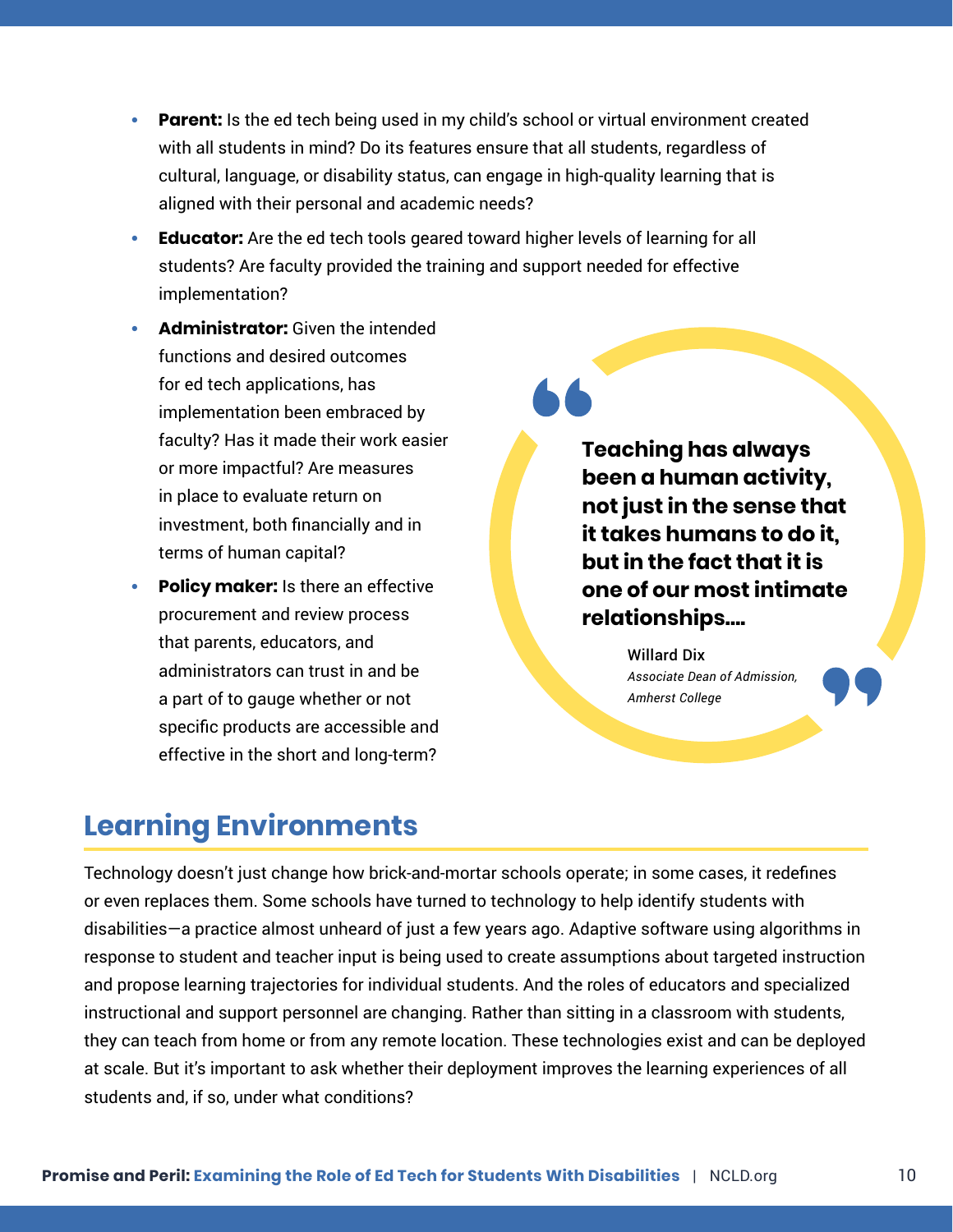Wherever one stands on the benefits and challenges of ed tech adoption and implementation, emerging technologies undeniably invite the potential for significant change to existing learning environments. Ed tech can provide relief for some students with disabilities, while adding challenges for others. Our collective responsibility is to evaluate innovation on its own merits and determine whether its implementation increases or reduces (short- and long-term) opportunity gaps for all students, including those with disabilities.

Students with disabilities today are among the fastest-growing populations engaged in virtual learning environments.<sup>24</sup> Good data suggest that online learning has increasingly been embraced by both students and their families.<sup>25</sup> At the same time, the field of virtual schooling and best practices in tech-intensive instructional settings is still evolving. The policy oversight necessary to secure and protect individual students' rights has not yet caught up to rapid advances in technological innovation.26 Once again, this begs the question of whether advances in educational delivery will widen or close opportunity gaps.

A number of benefits directly appeal to students with disabilities and their families when it comes to virtual and digital learning environments. Some are drawn by the multiple ways to engage with content. Others find the anonymity in virtual settings appealing as a means to reduce stigma.<sup>27</sup> Still others feel empowered by the choices afforded in virtual and online education settings. For students and parents who are discouraged with their school building experience, it's easy to see the appeal of these programs. Parent surveys have shown that the decision to shift to virtual instruction is often not based on the merits and strengths of those programs, but rather as a consequence of their frustration with brick-and-mortar schooling.<sup>28</sup> At the same time, parents may not be fully aware of the time commitments they will need to make, changes in ownership and responsibilities for ensuring learning outcomes, and the need to embrace a host of new administrative processes that accompany any shift from in-school to virtual learning environments.<sup>29</sup>

While there's no denying the rapid growth in virtual learning opportunities, both through schoolbased and fully and intentionally designed online initiatives, questions remain about the efficacy of these programs. Some experts have expressed concern that data about some programs are either lacking or overly proprietary in nature;<sup>30</sup> and that reports of outcomes, when reported, are deeply troubling.<sup>31</sup> Others have raised concerns about insufficient policy oversight of failing programs;<sup>32</sup> and have suggested that program features such as asynchronous communication $33$  and issues related to staffing and resources<sup>34</sup> can pose unintended challenges for students with disabilities.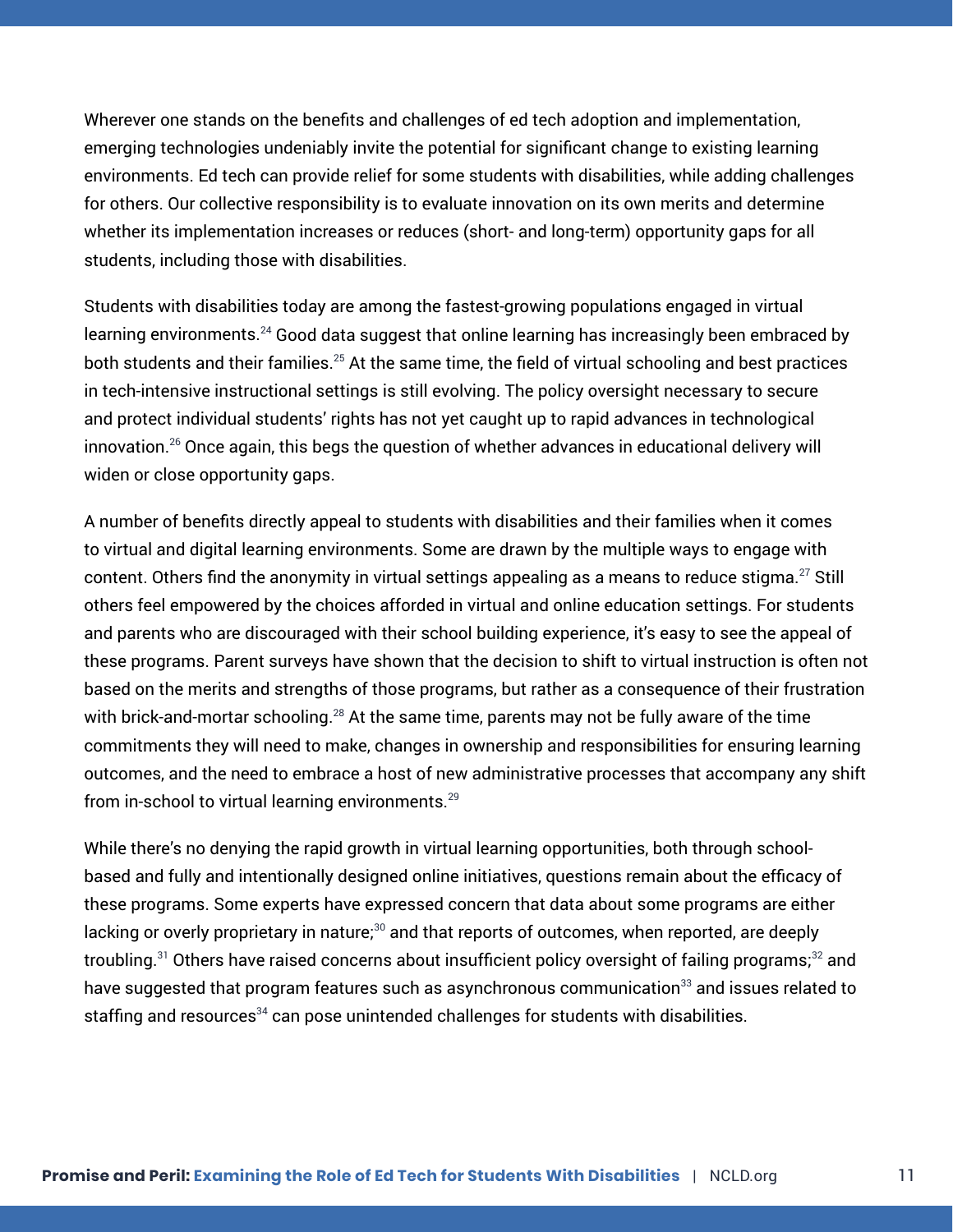Access to ed tech to advance student learning must be framed within the context of protecting student rights and equity. Online learning should never compromise a student's civil rights and their access to a free and appropriate education (FAPE). Given the range of pedagogical and civil rights issues that have surfaced with regard to this shift to technology-rich learning environments, parents, educators, administrators, and policy makers should seek answers to the following questions:

- **• Parent:** Am I able to commit to the time required to support my child's education in a virtual setting? Does the virtual education program provide clear channels of communication with general and special education staff? Will the program provide clear and ongoing information about my child's learning progress and outcomes?
- **• Educator:** Have I received or will I receive training to help me identify struggling students in virtual contexts and determine when a student might need differentiated instruction, supplemental support, or a special education evaluation? Does virtual instruction align to the principles of Universal Design for Learning (UDL)? Will I receive guidance to address unintended barriers that online learning may present to students with disabilities?
- **• Administrator:** How can I ensure transparency of student outcomes with internal (e.g., school personnel) and external (e.g., students and parents) audiences?
- **• Policy maker:** Is there sufficient subgroup accountability for the performance of students with disabilities in virtual learning environments?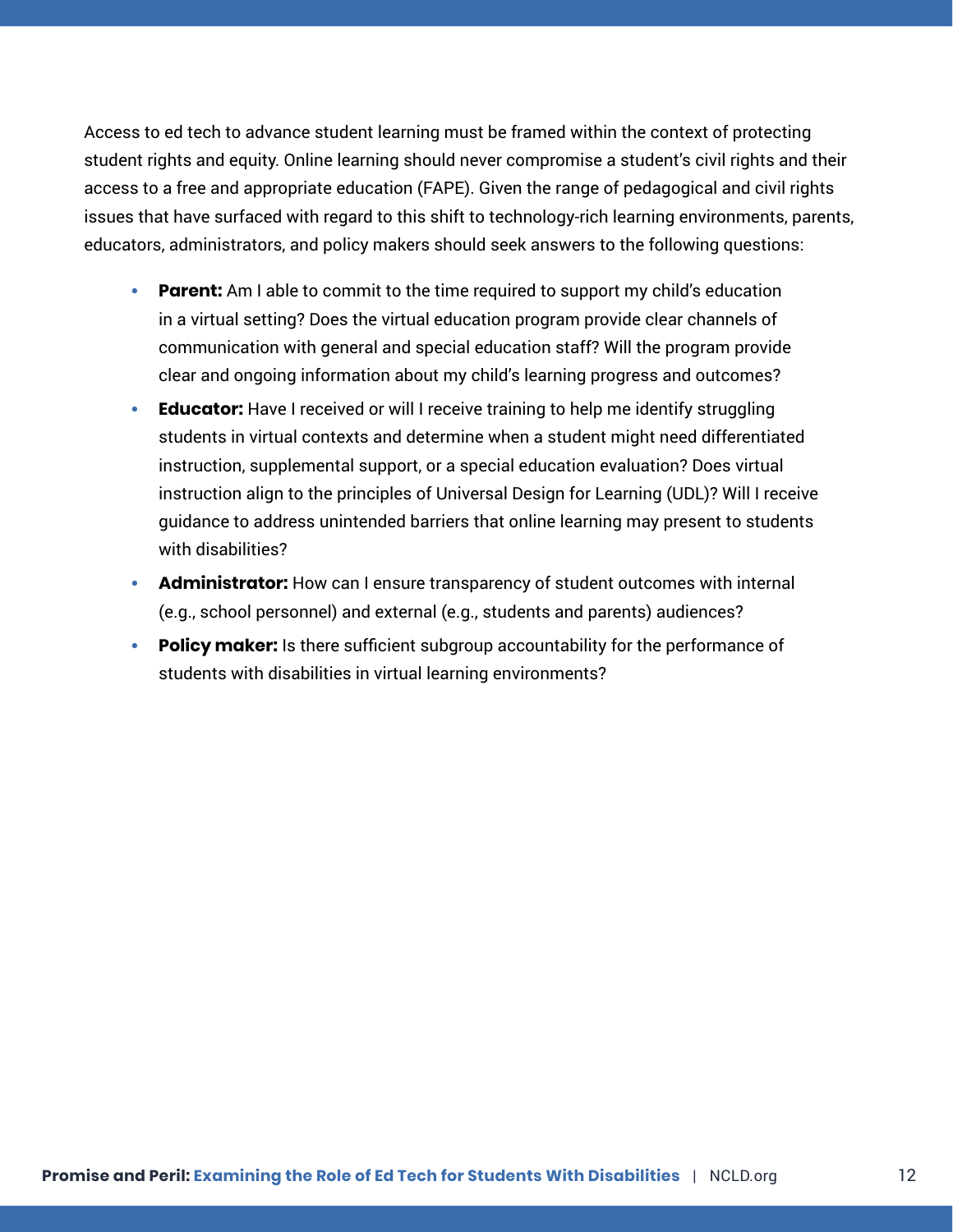# **5 Challenges for Online and Virtual Schooling for Students With Disabilities**

### **There's no one-size-fits-all approach to virtual schooling, and some fully online programs have realized better results than others with students who have disabilities.**

The following is a summary of some caveats and cautions that should be addressed regarding unique challenges these programs face in teaching students with disabilities and supporting their needs.

- **1. Lack of transparency:** It's easier for parents whose child has enrolled in a virtual school program to withhold information about their child's disability. Likewise, students themselves may not disclose their disability, and online schools often lack established protocols and procedures to ensure that students' disabilities are recognized and valued for the purposes of planning instruction and providing support. Experts have shared concerns about student data that are missing or discarded, or that can't easily be accessed because of proprietary and privacy constraints.<sup>35</sup> These are challenges for any school. But they can be particularly pronounced in virtual schools, which tend to be more decentralized and reliant upon services provided by private vendors.
- **2. Lack of policy oversight:** Many of these programs lack oversight. According to a 2016 analysis by the Center on Online Learning and Students with Disabilities (COLSD):
	- **•** Of the 55 states and territories, only 21 had mandated vendor applications for online providers that specifically mention serving students with disabilities.
	- **•** Only 24 percent of states provided information for online programs regarding the supervision of special education on Child Find (the IDEA legal requirement that schools identify children with disabilities) and on the provisions of free and appropriate public education (FAPE).
	- **•** Thirty-eight states did not have any clear guidance/policy of who would provide special education services in a virtual/online school setting.
	- **•** Teacher education programs lacked standards associated with teaching students with disabilities in online settings, and K–12 online education is not tied to program accreditation.
	- **•** Approximately 75 percent of all states and territories had ratings of *Unclear*, *No with Evidence*, or *Nothing Found* in six of the nine items most closely aligned with IDEA.36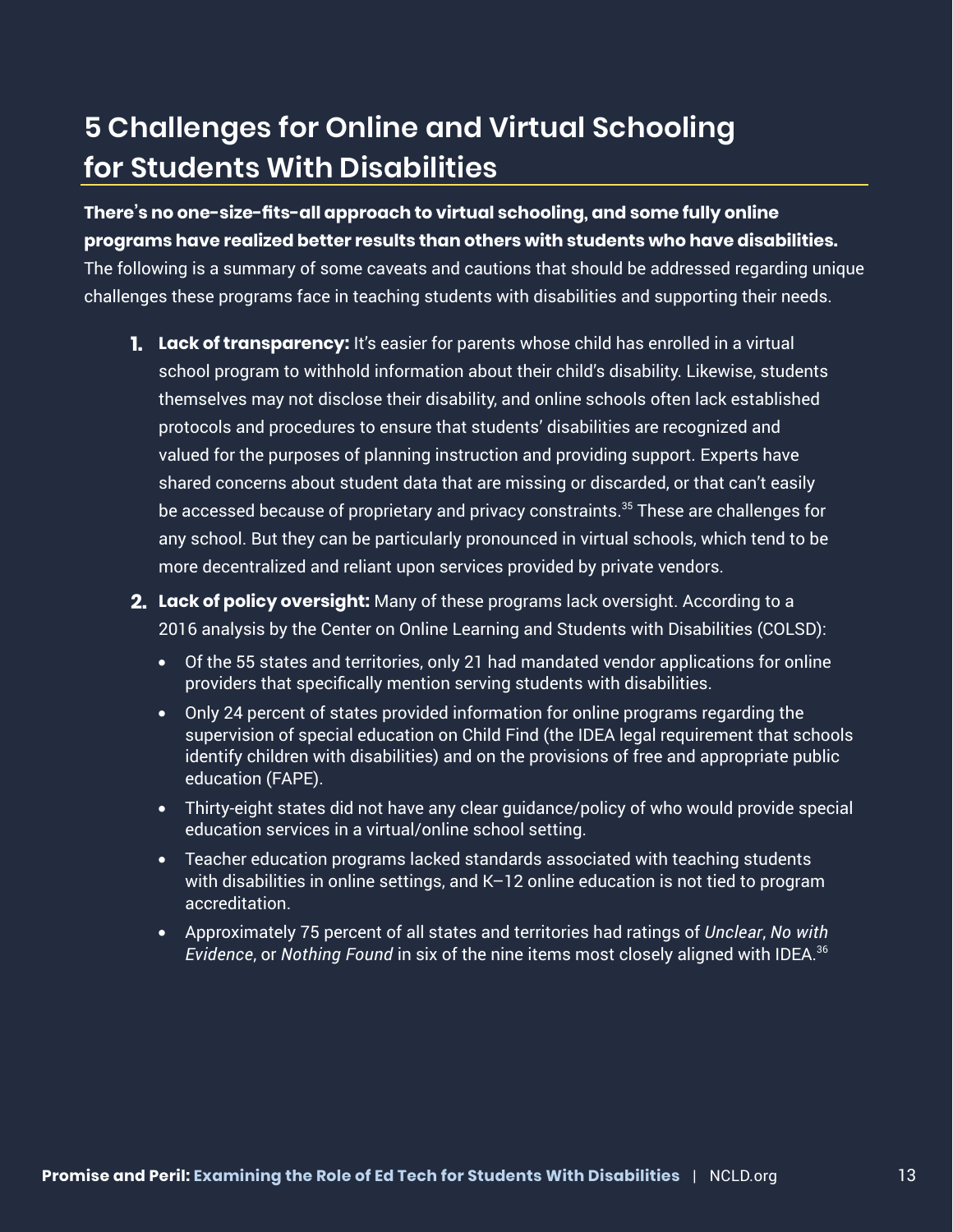- **3. Pedagogical challenges and inaccessibility:** While features of online learning can create opportunities for greater physical accessibility (e.g., embedded readaloud options) and pedagogical accessibility, certain inherent features such as realtime chats, pauses in communication, and the inability to observe nonverbal cues make teaching students with disabilities in this medium more challenging.<sup>37</sup> And as mentioned earlier, evidence suggests that teachers lack the preparation and support to effectively meet the online learning needs of students with disabilities.<sup>38</sup>
- **4. Educational responsibility:** Fully online learning programs demand that parents assume multiple roles—educator, paraprofessional, nurse, coach, motivator, etc.—each requiring a significant investment of time.<sup>39</sup> Critics argue that this expectation deprofessionalizes the craft of teaching and asks more of most parents than they can reasonably provide.<sup>40</sup> While this is true for all parents of students engaged in virtual schooling, it's particularly pronounced for parents of students with disabilities given their children's more complex needs.
- **5. Resource concerns:** According to an analysis by COLSD, the student-to-teacher ratio in many fully online programs is high. It's unclear whether or to what extent students eceive specialized instruction and support from special education and related service providers.41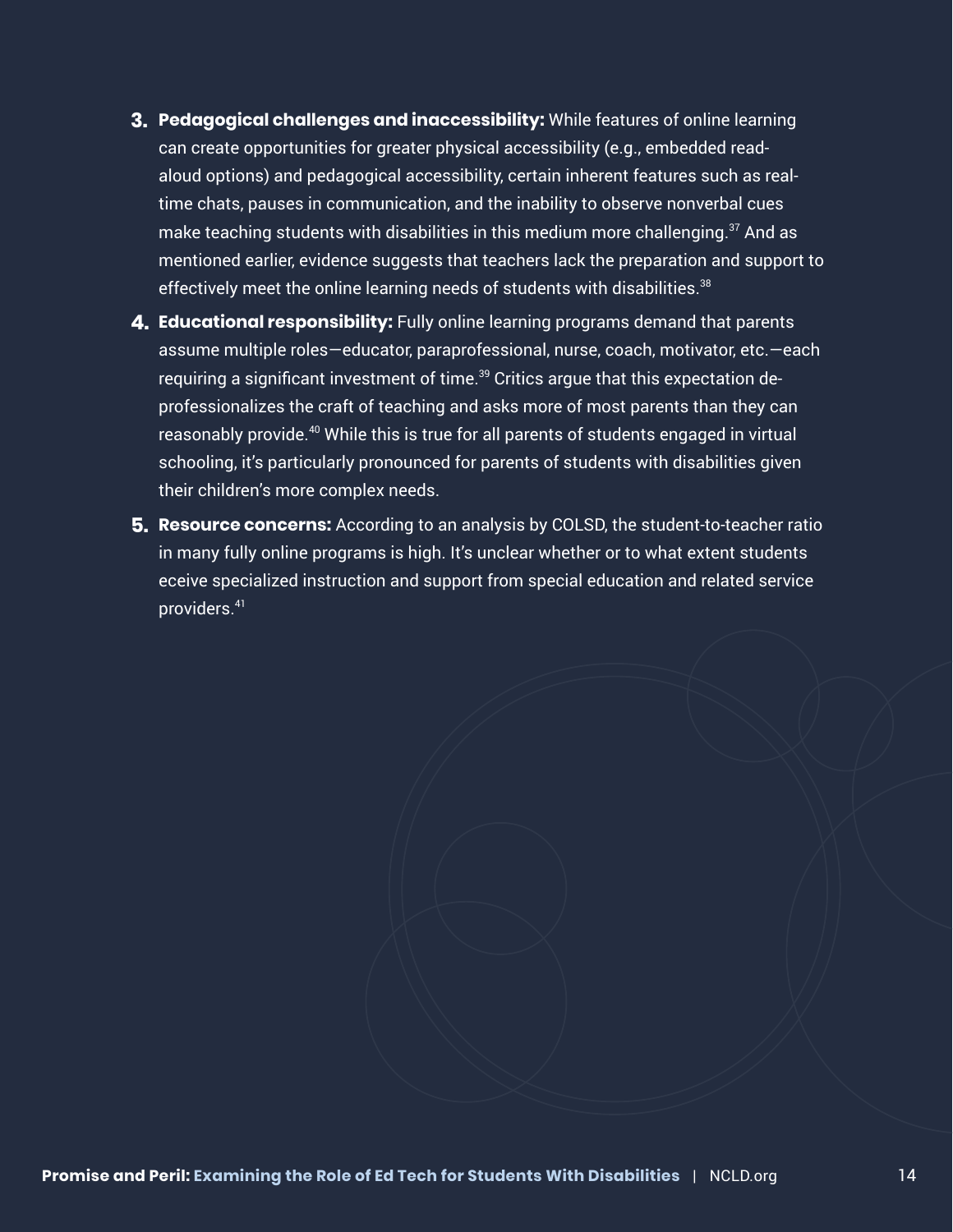# <span id="page-14-0"></span>**Policy Recommendations**

**Policy makers have a critical role to play in ensuring that students with disabilities have equal access to learning opportunities offered by advances in ed tech.**However, there is a great deal of work to do in the policy arena. Many of the laws governing and informing ed tech innovation (e.g., the Individuals with Disabilities Education Act, Section 504 of the Rehabilitation Act of 1973, and the Americans with Disabilities Act) have not been updated in over a decade. That's an eternity, considering both the pace at which technology tools and innovations have been evolving and the increasing demand for these tools and innovations for students in K–12 and beyond.

The deployment of ed tech is implicated in policy in a number of ways (see Appendix C). Laws such as IDEA, the Every Student Succeeds Act (ESSA), Section 504 of the Rehabilitation Act of 1973, and the Americans with Disabilities Act (ADA) mandate specific protections for students with disabilities that must be adhered to by states, districts, and schools. Agencies can also compel action on the part of schools and their vendors through administrative regulations. In 2016, the U.S. Department of Education issued guidance to states clarifying their responsibilities with regard to serving students with disabilities in virtual schools.<sup>42</sup> Lastly, federal, state, and local decision makers and vendors can voluntarily adopt established standards, such as the Voluntary Product Accessibility Template (VPAT) and the Web Content Accessibility Guidelines (WCAG). These provide clear standards and expectations of accessibility for tech tools and online content.<sup>43</sup>

These and other policy mechanisms (e.g., state technology strategic plans, procurement processes, educator preparation standards) should be leveraged to ensure that ed tech—its conception, development, procurement, implementation, and evaluation—effectively meets the highest-level learning needs of students with disabilities. To accomplish this, advocacy and action are required in five key policy areas:

- **1. Vision:** Expectations for high and deep levels of learning for all students must be the end goal of ed tech purchase and use.
- **2. Accessibility:** All ed tech used in schools must be practically and pedagogically accessible to all students.
- **3. Training:** All educators, parents, and students must be equipped to effectively leverage ed tech to achieve high levels of learning.
- **4. Accountability:** Schools using ed tech and private companies supporting learning through ed tech must assume responsibility for the education of students, including subgroups.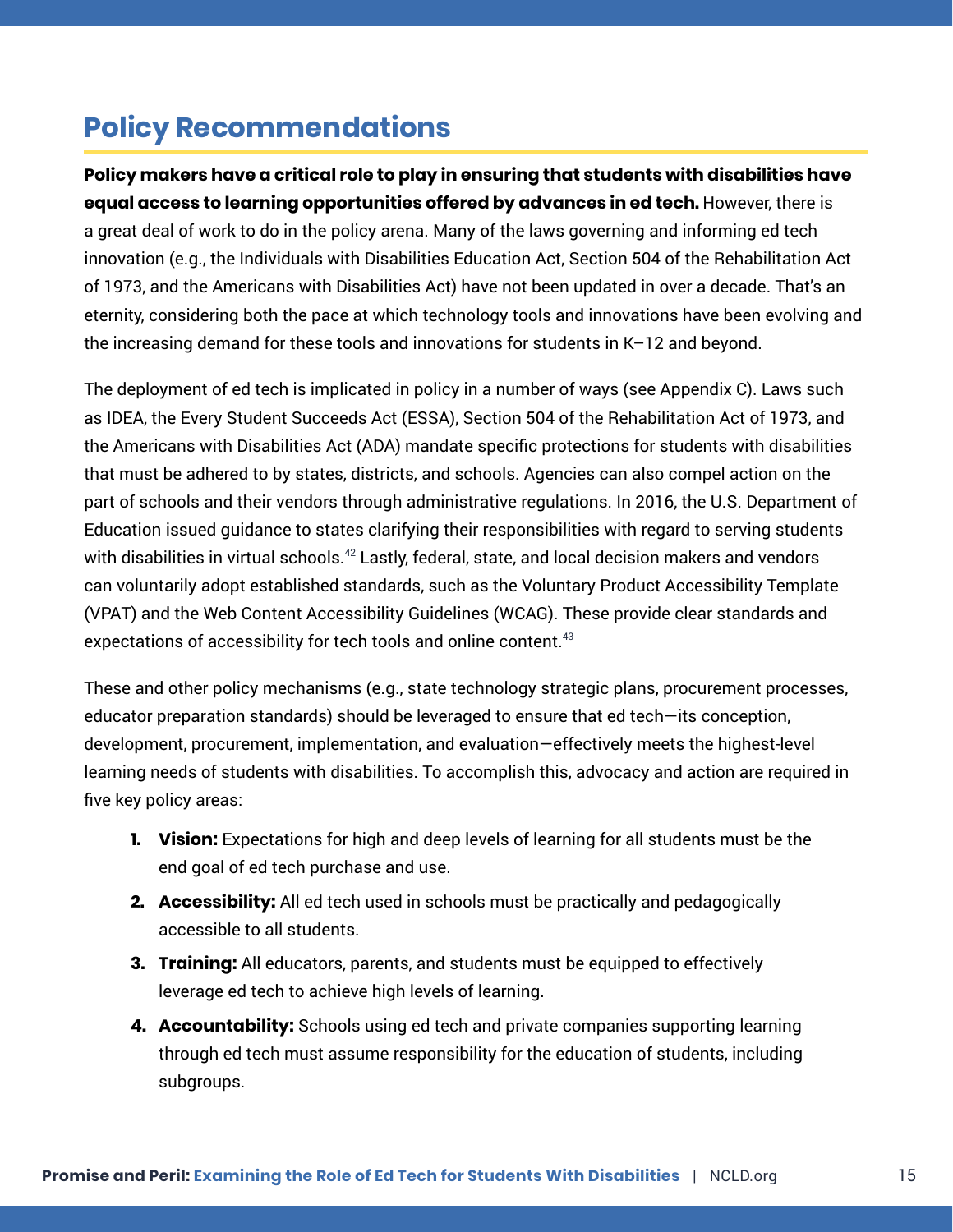<span id="page-15-0"></span>**5. Funding:** Adequate funds must be provided to support the immediate and long-term success of all students engaged in online learning programs and activities.

The remainder of this report will elaborate on these key policy areas and their implications for local, state, and federal decision making in pursuit of ensuring that all students are equipped with the knowledge, skills, and dispositions essential to their success.

### *1. Vision*

For ed tech efforts to be effective, they must be anchored in a vision that clearly communicates a commitment to excellence for all students. Multiple analyses have confirmed that this expectation is grounded in the belief that all students can and should graduate high school with the knowledge, skills, and dispositions essential for  $21^{st}$  century success.<sup>44</sup> Research highlights that when ed tech (in its broadest form) fails to improve and support complex thinking, opportunity gaps persist.<sup>45</sup> Unless policy makers embrace a commitment to higher and deeper levels of learning for all students, certain groups will fall prey to lowered expectations and be denied rigorous learning opportunities. Federal, state, and local policies can help inform a more explicit focus on high levels of learning by taking the following actions:

- **• Federal:** The U.S. Department of Education, in collaboration with the U.S. Department of Labor, the Corporation for National and Community Service, and other federal entities, should update the National Education Technology Plan to emphasize interagency collaboration and articulate how each entity can contribute to delivering high-level, 21<sup>st</sup> century learning opportunities for students with disabilities.
- **• State:** Each state education agency should require that the vision and plans within each division (e.g., tech curriculum, special education) support the common goal of greater inclusivity for all students.
- **• Local:** Local education agencies—in partnership with their respective school boards should be explicit in the development and implementation of strategic plans regarding the use and procurement of ed tech. This includes the need to ensure that all ed tech activities are accessible and rigorous, and that responses to requests for proposal (RFPs) from vendors meet this standard.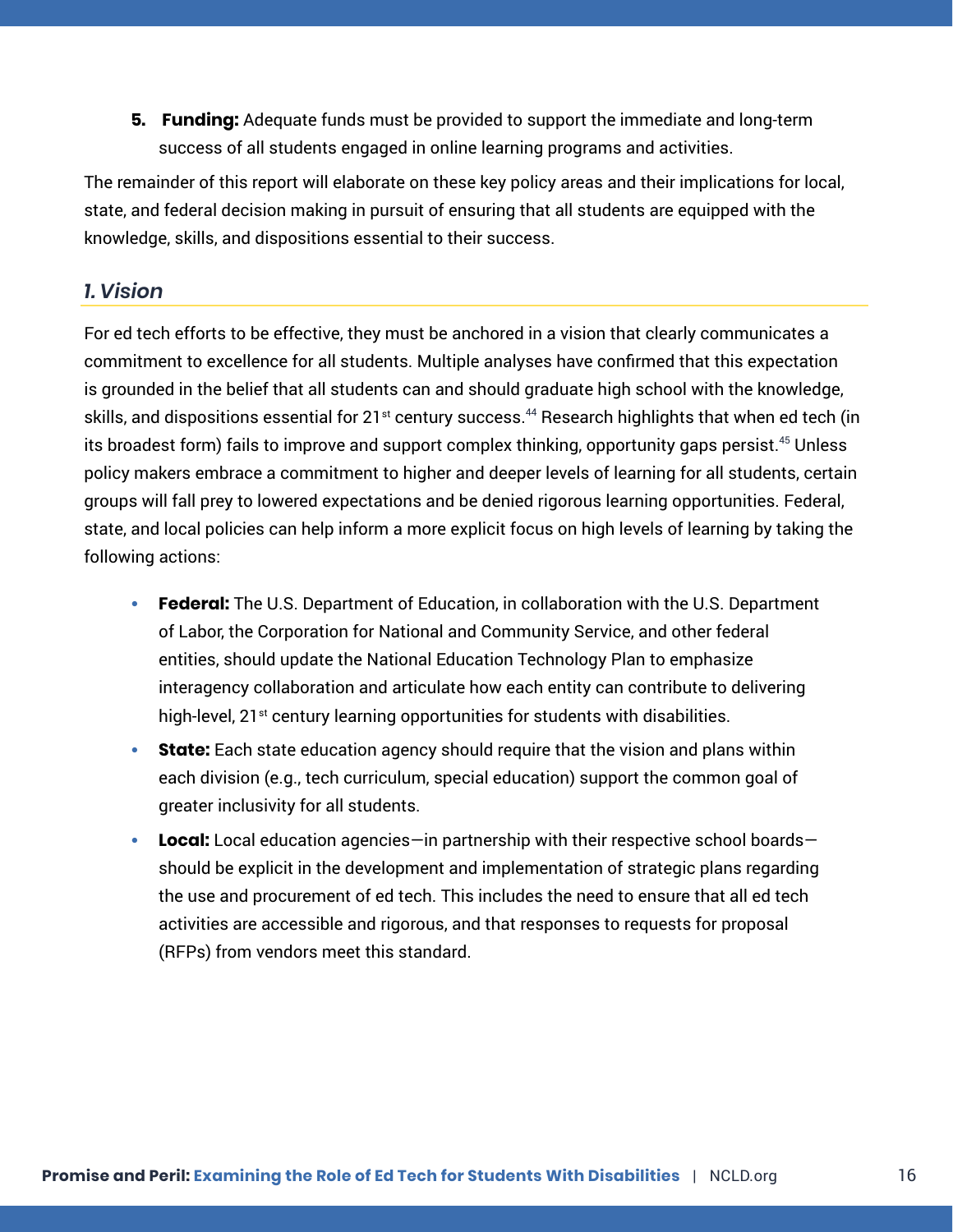### <span id="page-16-0"></span>**Spotlight: Future Ready Schools Framework**

The Future Ready Schools (FRS) initiative is a project of the Alliance for Excellent Education. Its goal is to help school districts implement education technology thoughtfully and strategically. It includes 3,200 superintendents who have formally engaged with other essential stakeholders including librarians, principals, IT leaders, and instructional coaches. At the heart of the Future Ready effort is the FRS framework, which supports districts in their efforts to thoughtfully implement ed tech and fully consider the implications for curriculum, instruction, and assessment; personalized professional learning; robust infrastructure; budget and resources; data and privacy; uses of space and time; and community partnerships.

*Learn more at* **[https://futureready.org](https://futureready.org/)**

### *2. Accessibility*

Accessibility must be a critical component of any vision underlying the selection and implementation of educational technologies. Without intentionally building accessibility into all experiences facilitated by ed tech, tools and programs could inadvertently track students, resulting in lowered expectations and lack of access to meaningful learning experiences. Key to achieving accessibility is ensuring alignment with the principles of Universal Design for Learning (UDL). According to CAST, UDL is a "framework to improve and optimize teaching and learning for all people based on scientific insights into how humans learn." Evaluations of ed tech products have shown that many fall short of adhering to the principles of UDL,<sup>46</sup> especially with regard to helping students with disabilities engage with content.47 In some cases, as products achieve wider distribution, re-designs that increase their popularity ignore accessibility features.<sup>48</sup> Federal, state, and local policy makers can take several steps to safeguard accessibility of ed tech products. These include:

- **• Federal:** The U.S. Department of Education and the U.S. Department of Justice should strongly enforce accessibility requirements under the ADA (which include WCAG 2.0 AA or the latest best practice standards) in both traditional and virtual settings.
- **• State:** States should create task forces and divisions to create clear guidelines for procurement of products and evaluate whether materials are accessible for all learners.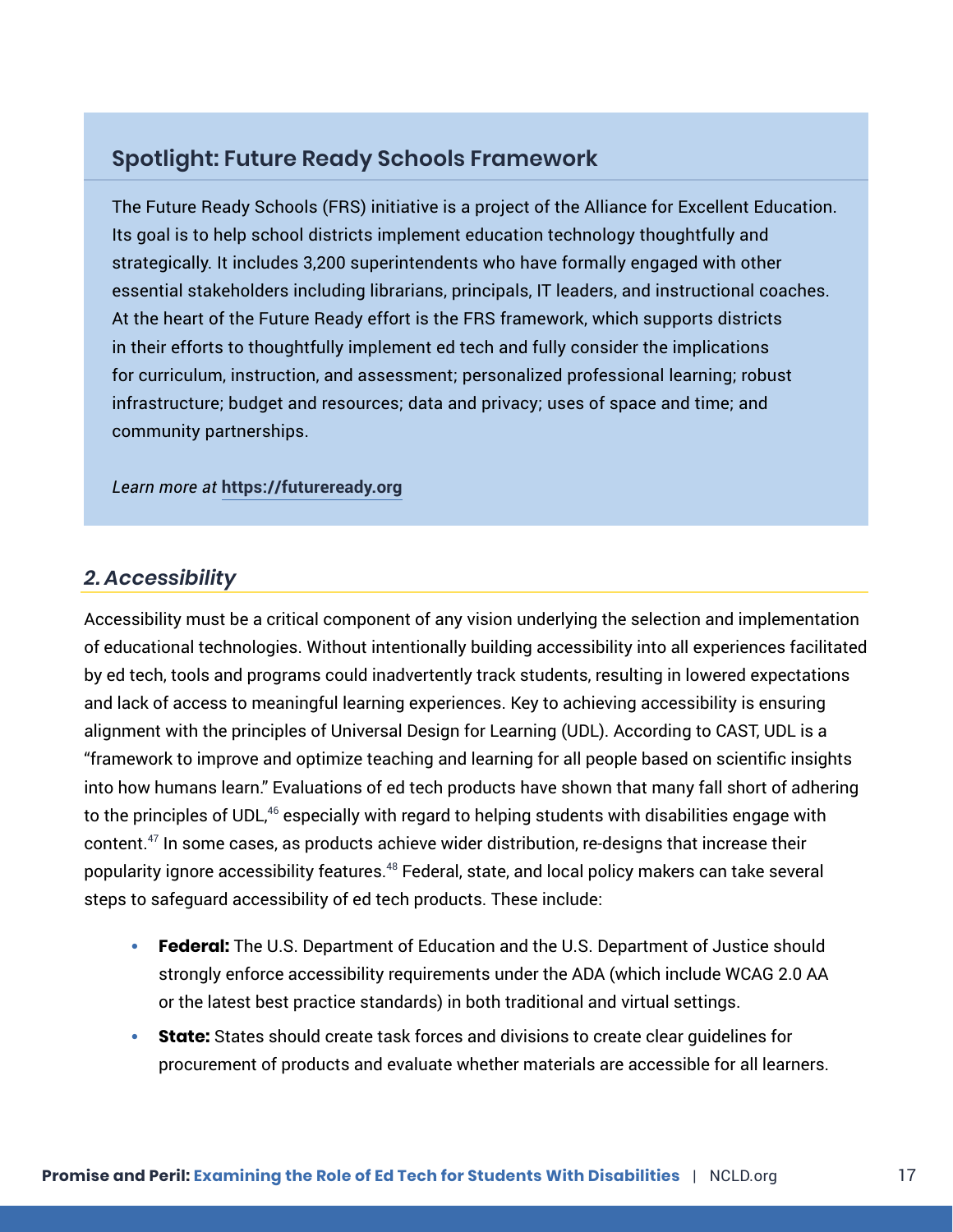<span id="page-17-0"></span>**• Local:** School districts should build the capacity of educators (through professional development or by providing technical assistance) to implement UDL and align instruction and use of technology with UDL principles.

### **Spotlight: AEM Best Practices Cohort**

The National Center on Accessible Educational Materials (AEM) works to empower state and local efforts to support materials and technologies "usable for learning across the widest range of individual variability, regardless of format or features." As part of this program, the center manages the AEM Best Practices Cohort, a group of eight states who meet regularly to discuss and disseminate best practices that relate to the quality and accessibility of education materials and technologies. The forum has enabled decision makers from Alaska, Florida, Indiana, Iowa, Maryland, Minnesota, Ohio, and Texas–to not only collaboratively develop solutions to common challenges, but to also share those solutions with other states.

*Learn more at* **<http://aem.cast.org/policies/aem-best-practice-cohort.html#.W6PMds5Kipp>**

### *3. Training*

Making ed tech available to all learners requires a commitment by schools and districts to train and support educators in the selection and use of these products and approaches. To ensure equity and inclusion for the greatest number of students, troubleshooting and personalizing the use of tools for learners with different needs must be a priority.<sup>49</sup>

Most educator preparation programs provide—but rarely require educators to complete—only one or two courses on disability or special education, and few provide a deep focus on ed tech integration. $50$ Knowledge and skills regarding how best to support students with disabilities in virtual environments is an area of particular need for most educators, especially since ed tech can significantly alter the role and relationship of students and teachers. Identifying struggling students, providing instructional supports through virtual media, implementing Universal Design for Learning (UDL), navigating IEPs in virtual settings, and addressing off-task behavior for students with disabilities are all tasks for which educators need to be prepared.<sup>51</sup> Steps to increase teacher capacity to implement these practices include: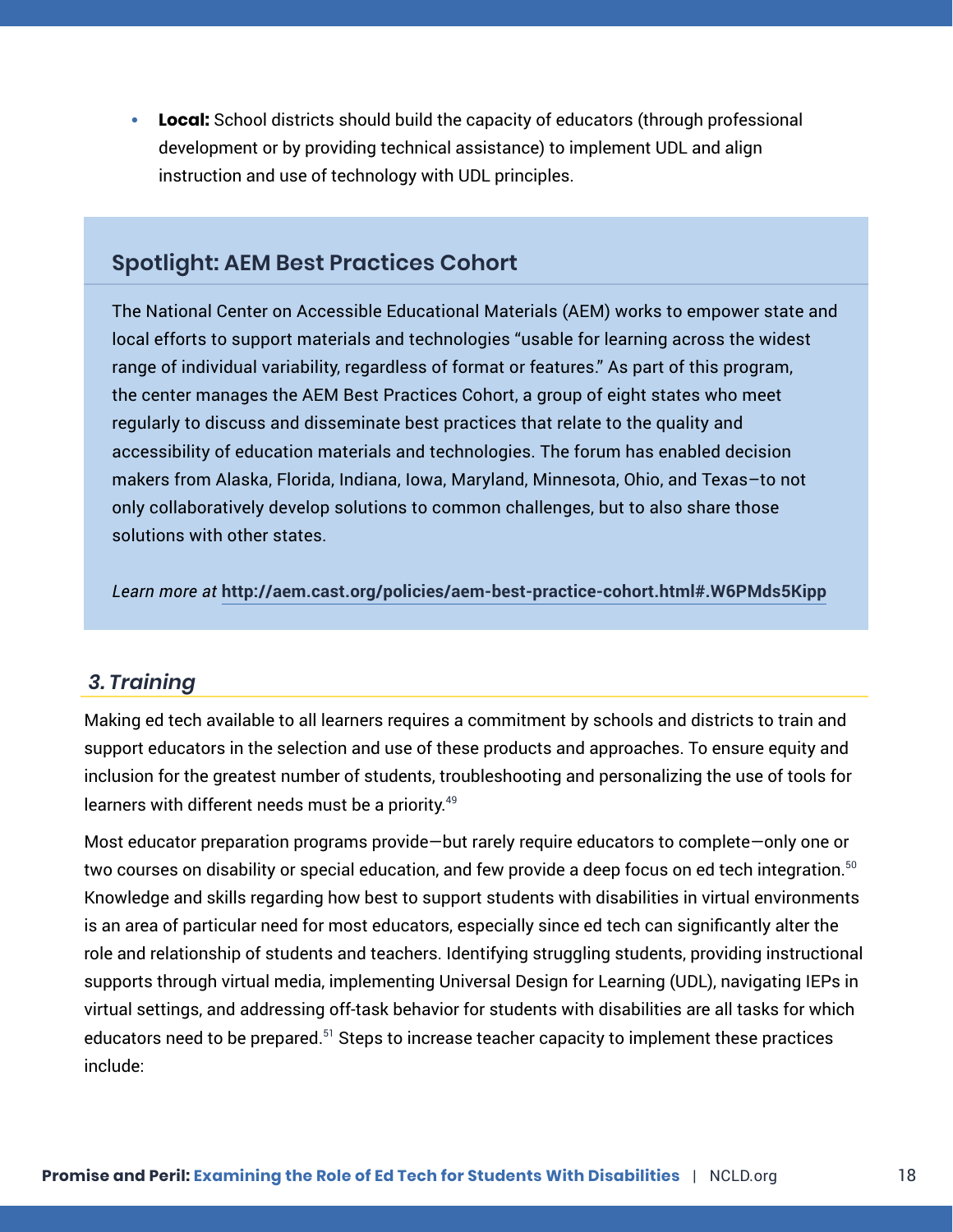- <span id="page-18-0"></span>**• Federal:** The reauthorization of the Higher Education Act should include specific provisions to increase teacher knowledge and skills related to educational and assistive technologies as well as supporting inclusive learning environments. This could be accomplished through grants and pilot programs that incentivize states to create higher standards for educator and school leader development programs.
- **• State:** State certification, teacher and leader licensure, and program accreditation requirements should reflect rigorous standards for professionals engaged in online programs.
- **• Local:** Local education agencies (LEAs) should require schools to provide explicit instruction to students on using technology, and ensure that educators and administrators are aware of the legal requirements to integrate and leverage ed tech to facilitate high levels of learning.

### **Spotlight: Indiana PATINS Project**

The Promoting Achievement through Technology and INstruction for all Students (PATINS) Project is a statewide technical assistance network that connects the state's local education agencies to the supports they need to implement technology inclusively for all learners, including those with disabilities. Its services include direct professional development and technical assistance to districts and schools working on inclusive ed tech implementation, general and targeted assistance to help districts implement accessible educational materials, and a lending library for software and services. These combined efforts ensure that districts and schools across Indiana don't leave any student behind when implementing inclusive teaching and learning in the  $21<sup>st</sup>$  century.

*Learn more at* **[https://www.patinsproject.org](https://www.patinsproject.org/)**

### *4. Accountability*

In addition to educator capacity, one of the most important challenges to guaranteeing educational equity in the deployment of ed tech is accountability. School, district, and state education accountability systems are critical safeguards for traditionally disadvantaged student subgroups like students with disabilities. These systems should not be overlooked or abandoned in these times of rapidly changing and ever-increasing education innovation. This is especially true given the extent to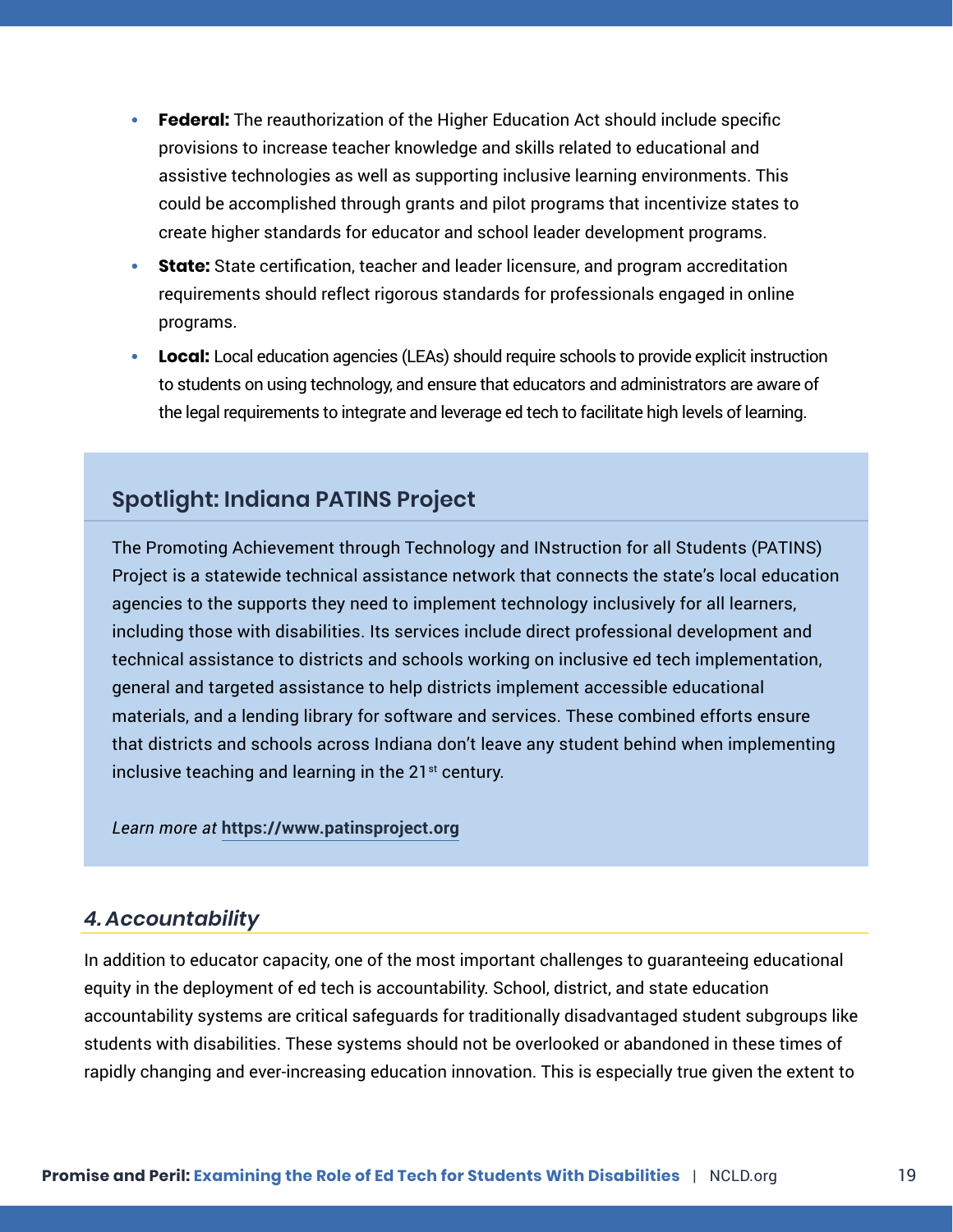which schools have engaged private, for-profit companies to provide—and in many instances, define and lead—ed tech activities across every sector of the education community. Laws and administrative oversight have not always kept up with the breakneck speed at which emerging ed tech products have entered the education marketplace. Challenges such as the protection of proprietary data, students taking online courses in untested subjects, inadequate evaluation mechanisms for products, and students and families opting out of assessments need to be studied and addressed.<sup>52</sup> Federal, state, and local policies require guidance that takes into account the fluidity of participation, accessibility issues, and needed protections that relate to emerging technologies. Tangible steps to accomplish this include:

- **• Federal:** In its enforcement of federal education laws—including but not limited to IDEA and ESSA—the U.S. Department of Education should require all schools receiving federal funds (including virtual schools) to report on how ed tech is being implemented to identify and support student subgroup outcomes.
- **• State:** States must create stronger reporting and enforcement mechanisms for all schools, including online charter and virtual schools. Guidance should articulate processes for improvement and, as appropriate, sanctions, including the suspension or revocation of accreditation when programs fail to provide instruction that results in students meeting adequate standards (as a whole or in subgroups).
- **• Local:** Districts should implement processes for monitoring and evaluating the effectiveness of ed tech providers (e.g., individuals, vendors) and the efficacy of individual products against specific outcomes. Surveying students and faculty can inform future investments as part of this effort.

### **Spotlight: U.S. Department of Education "Dear Colleague" Letter on Students With Disabilities Attending Public Virtual Schools**

In August of 2016, the U.S. Department of Education issued a "Dear Colleague" letter to states to ensure that students with disabilities in virtual schools receive the special education supports to which they are legally entitled . The letter emphasized the need for high standards for virtual schools serving students with disabilities, to ensure oversight, accountability, and transparency for these schools. The letter emphasized that virtual schools were legally bound to ensure students' rights under IDEA and that those rights could not be diminished or compromised; called each relevant school district to clarify how it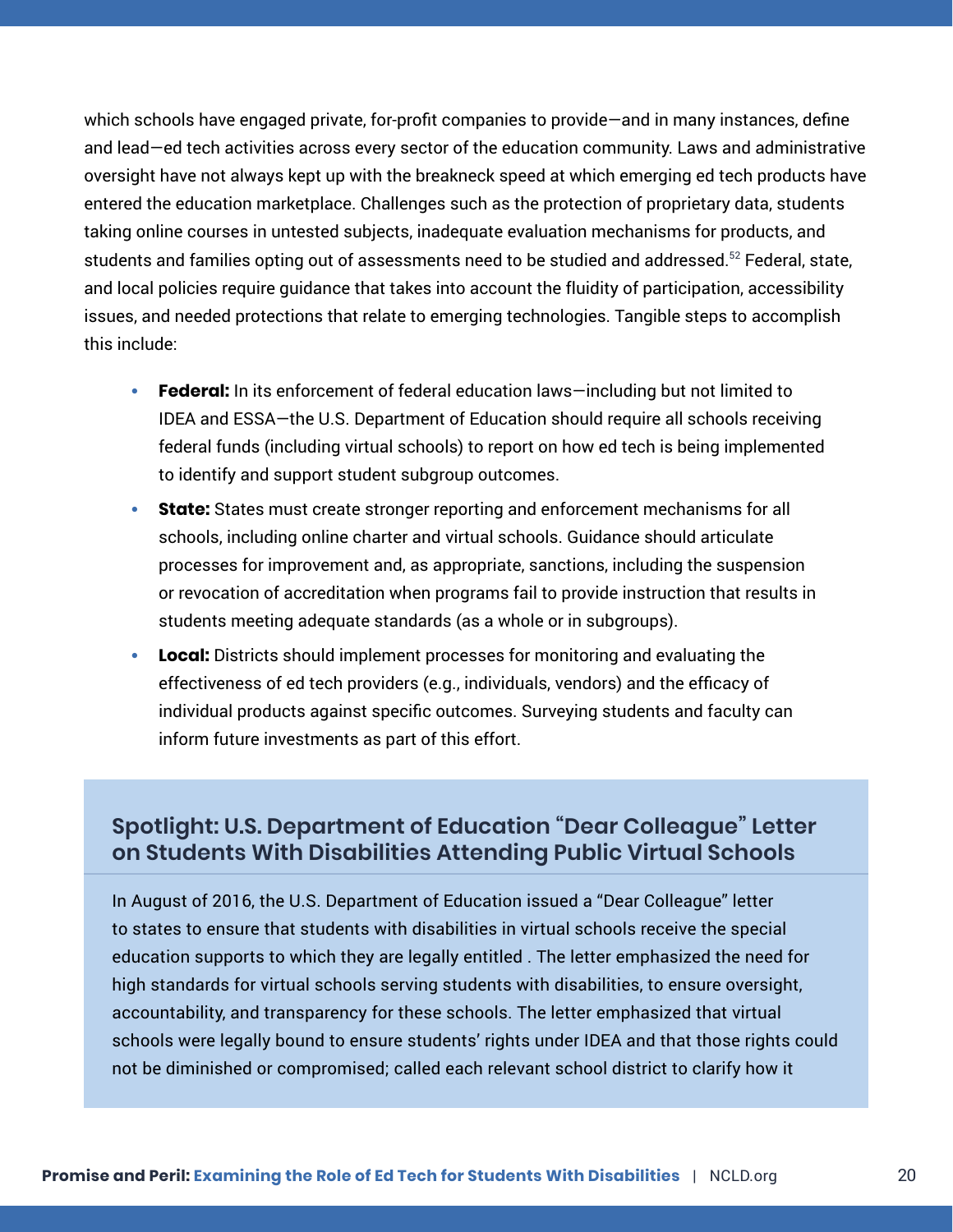<span id="page-20-0"></span>was fulfilling evaluation, eligibility, IEP, and least restrictive environment provisions of IDEA; and called on states to meet their responsibilities to ensure that they have adequate Child Find policies so that all children, regardless of the severity of their disability are identified and evaluated in virtual school programs.

*Learn more at* **[https://www2.ed.gov/policy/speced/guid/idea/memosdcltrs/dcl--virtual](https://www2.ed.gov/policy/speced/guid/idea/memosdcltrs/dcl--virtual-schools--08-05-2016.pdf)[schools--08-05-2016.pdf](https://www2.ed.gov/policy/speced/guid/idea/memosdcltrs/dcl--virtual-schools--08-05-2016.pdf)**

### *5. Funding*

Implementing ed tech in ways that adequately meet the needs of all students, including those with disabilities, will require changes in investment and allocation of resources. Effective and inclusive implementation of ed tech is a moral and legal imperative and must not become yet another of education's unfunded (or underfunded) mandates. Special educators and others (e.g., literacy specialists, speech-language pathologists, psychologists) who are engaged in the design and implementation of high-quality, personalized instruction in traditional school settings should be recruited to ensure that online ed tech programs also meet the needs of all learners. Without their expertise, we risk creating a system that puts students onto two inequitable tracks—lowering expectations for students with disabilities and denying them opportunities. Since most laws, regulations, and practices have not kept up with advancements (both risks and opportunities) of ed tech, state and local entities face difficulties in implementing funding mechanisms that guarantee accessibility and rigor. The following federal, state, and local actions can help address this imbalance:

- **• Federal:** Congress should fully fund IDEA, with stipulations around spending for ed tech that require schools to deliver evidence-based practices. Funding for research on the efficacy of emerging ed tech products and programs for students with disabilities should also be included.
- **• State:** State education agencies should provide schools greater resources for the delivery of educational and assistive technologies, as well as for accommodations needed to ensure accessibility and to provide opportunities for learning enhancement for all students, including those with disabilities.
- **• Local:** Local education agencies should ensure that all investments in ed tech are coupled with investments in professional learning to support inclusive ed tech implementation.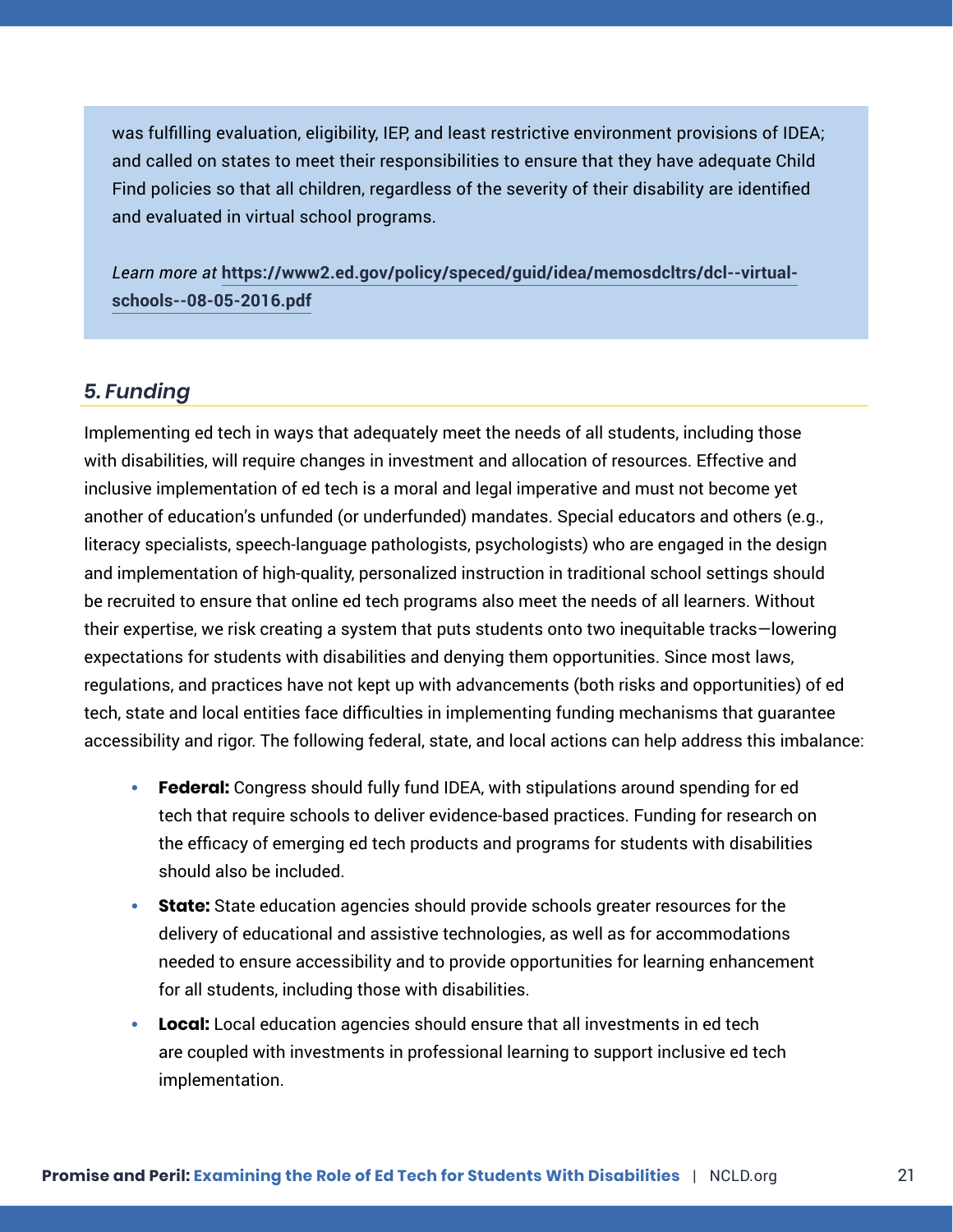### <span id="page-21-0"></span>**Spotlight: New Hampshire UDL Academy**

New Hampshire has long been recognized as a national leader in educational innovation. The state has also put resources into ensuring that education innovation efforts fully account for accessibility. One example of such efforts is the New Hampshire UDL Academy, a grant program funded by the New Hampshire State Department of Education's Bureau of Special Education to support the efforts of districts and schools to integrate and scale Universal Design for Learning. The program, facilitated through a partnership with CAST, offers yearlong professional learning for districts that commit to implementing a team approach to professional learning that adheres to principles of UDL.

*Learn more at* **[https://www.education.nh.gov/who-we-are/division-of-learner-support/](https://www.education.nh.gov/who-we-are/division-of-learner-support/bureau-of-student-support/universal-design-learning) [bureau-of-student-support/universal-design-learning](https://www.education.nh.gov/who-we-are/division-of-learner-support/bureau-of-student-support/universal-design-learning)** *and read NCLD's case study of one district implementing the approach at* **[https://www.ncld.org/wp-content/uploads/2017/07/](https://www.ncld.org/wp-content/uploads/2017/07/DJ-Bakie-Elementary-School.Case-Study.Fin_-1.pdf) [DJ-Bakie-Elementary-School.Case-Study.Fin\\_-1.pdf](https://www.ncld.org/wp-content/uploads/2017/07/DJ-Bakie-Elementary-School.Case-Study.Fin_-1.pdf)**.

# **Conclusion**

**When it comes to the topic of educational technology, everyone agrees: It's here to stay, embedded into the fiber of our schools and society as a whole.** And if we work together, we can realize and reap enormous benefits for students and their families—benefits that will extend well beyond the K–12 years. Effective deployment of ed tech empowers students to conduct more complex and creative work, and it improves the administration and management of schools. The "promise and peril" of ed tech will be defined by how technology is used, the extent to which it's accessible, the ways in which it accelerates learning, and ultimately, how it results in the cultivation of a tech literate and skilled modern workforce.

Ed tech is often framed with competing narratives. On one hand, it has been offered as a panacea to provide easy access to content and address academic underachievement. On the other hand, it has been decried as impersonal, insensitive to the human interactions that are so critical to the education enterprise, and even undermining the professionalism and integrity of teaching as a craft. The reality is much more complex. We know, for example, from OECD international education analyses, that countries where technology is leveraged as a primary driver of learning do less well on tests of higher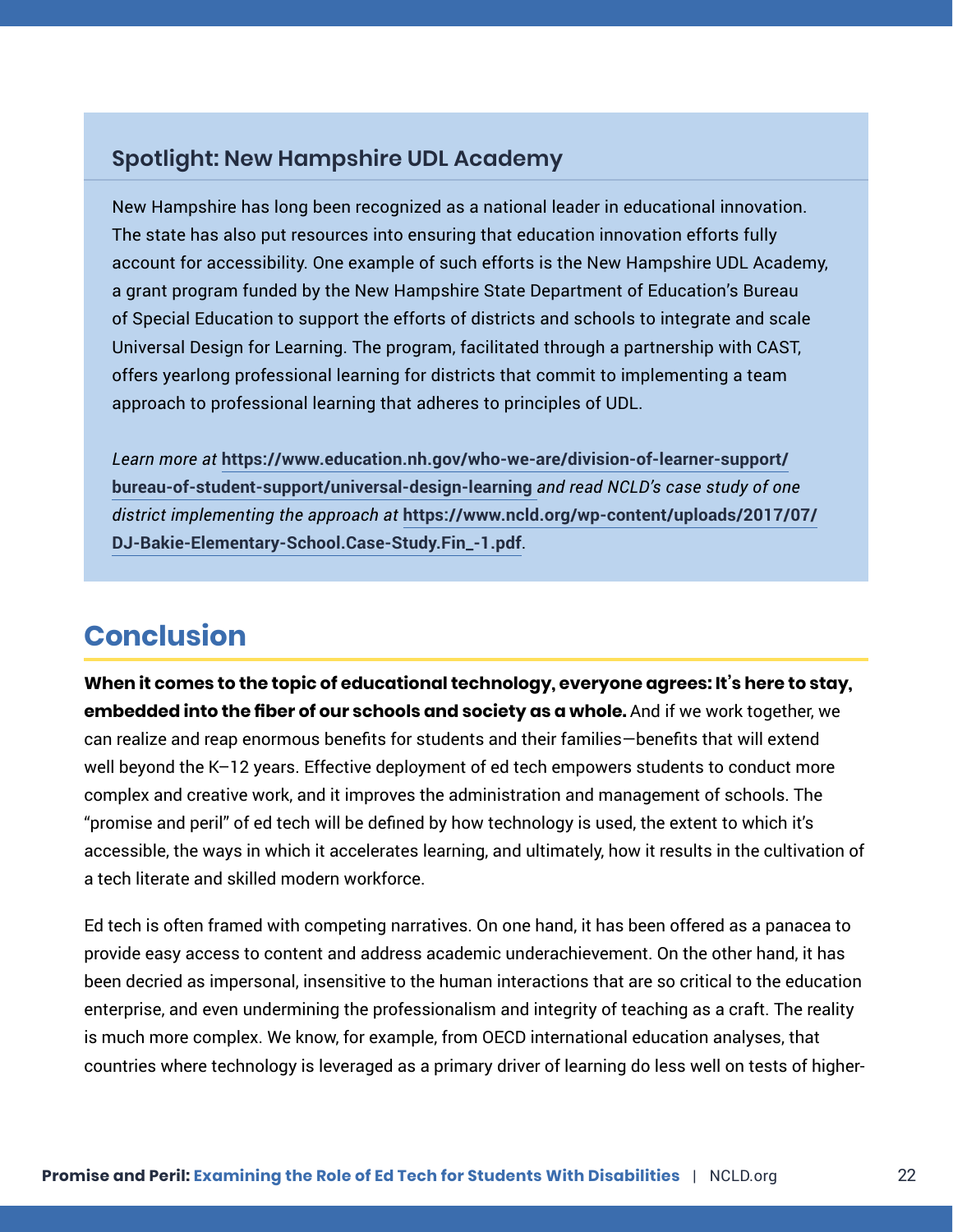order learning (e.g., PISA) than those that focus more on human-directed learning opportunities.<sup>53</sup> At the same time, other studies highlight the benefits of ed tech on achievement.<sup>54</sup> Both these competing findings are true because ed tech integration isn't a single intervention—like most concepts in education, it's successful under the right circumstances and otherwise can be detrimental.

As is the case with every other aspect of our lives, education technology changes how we experience the world in existing environments and it changes those environments in fundamental ways. Decision makers must think carefully about how technology can impact students under different circumstances.55 Paul Jaeger, a University of Maryland professor, cautions that "...for persons with disabilities, unless technological design and implementation meaningfully focus on inclusion, the internet may become a new means of increased marginalization in society."56

Local and national efforts are underway to help educators and leaders make well-informed decisions about education technology.<sup>57</sup> Questions like "How much would student learning increase if decision makers had access to better information about how ed tech tools perform in contexts similar to their own?" are being asked. Emerging data suggest that 85 percent of ed tech spending may be wasted on tools that are a poor fit or that are not implemented correctly.<sup>58</sup>

The key is to find ways to work together, through partnerships, collaborations, and alliances, and to find proactive ways to capitalize on the "promise" of ed tech for all citizens. Developers and publishers, vendors and consumers, school administrators and policy officials, educators, students, and their families—*all* must be engaged and valued in shaping approaches to ed tech that lead to supporting rigorous content learning, and that result in opportunities that foster cognitive, emotional, and behavioral growth for all students.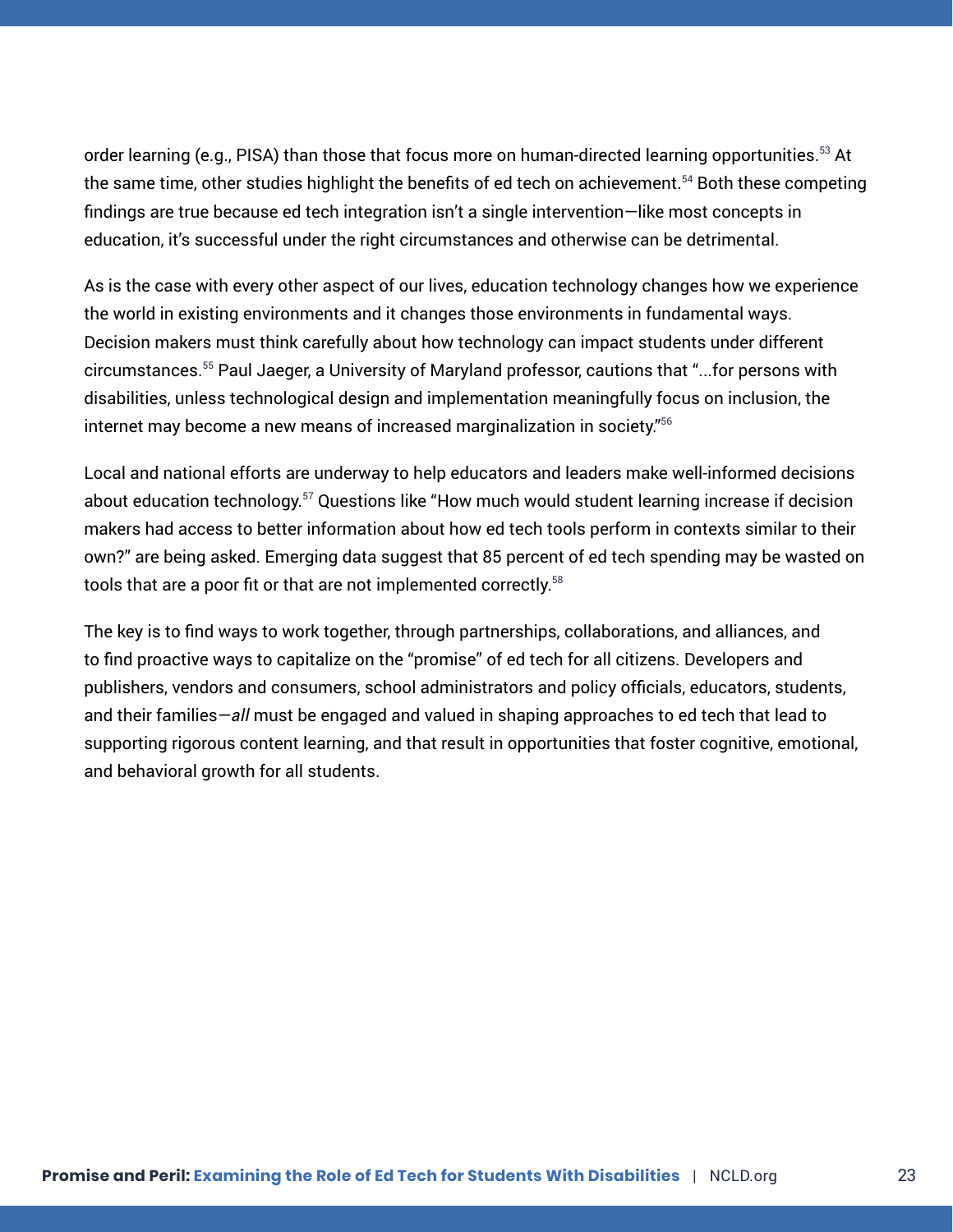# <span id="page-23-0"></span>**Appendix A**

|                | Educators | nd<br>G<br><b>School Admin</b><br>Principals | Ed Tech Admin<br>and Team | Vendors and<br>Consultants | <b>Colleagues</b> |                                                                                                                                                                                                                                      |
|----------------|-----------|----------------------------------------------|---------------------------|----------------------------|-------------------|--------------------------------------------------------------------------------------------------------------------------------------------------------------------------------------------------------------------------------------|
| <b>Parents</b> | X         | X                                            |                           |                            |                   | How is the success of this technology being evaluated for my child and for all<br>learners?                                                                                                                                          |
|                | X         | X                                            | X                         |                            |                   | How are the outcomes of specific technologies being evaluated? Are<br>outcomes being disaggregated (collected and looked at separately) for<br>students with disabilities by grade, academic subject, or other criteria?             |
|                |           | X                                            |                           |                            |                   | Will somebody with expertise in assistive technology attend my child's IEP or<br>504 meeting to review progress to date and recommend any needed changes<br>or additional supports with the use of a specific ed tech tool/platform? |
|                | X         | X                                            | X                         |                            |                   | How many hours should I anticipate spending each day/week to support my<br>child's learning, especially if instruction is fully virtual? What specific tasks<br>will I be doing?                                                     |
|                |           | X                                            |                           |                            |                   | Are the teachers overseeing this program certified to teach children with<br>disabilities?                                                                                                                                           |
|                | X         | X                                            | X                         | X                          |                   | What information about my child is being collected by learning management<br>systems (LMS)? With whom is that information being shared, inside or<br>outside the school community?                                                   |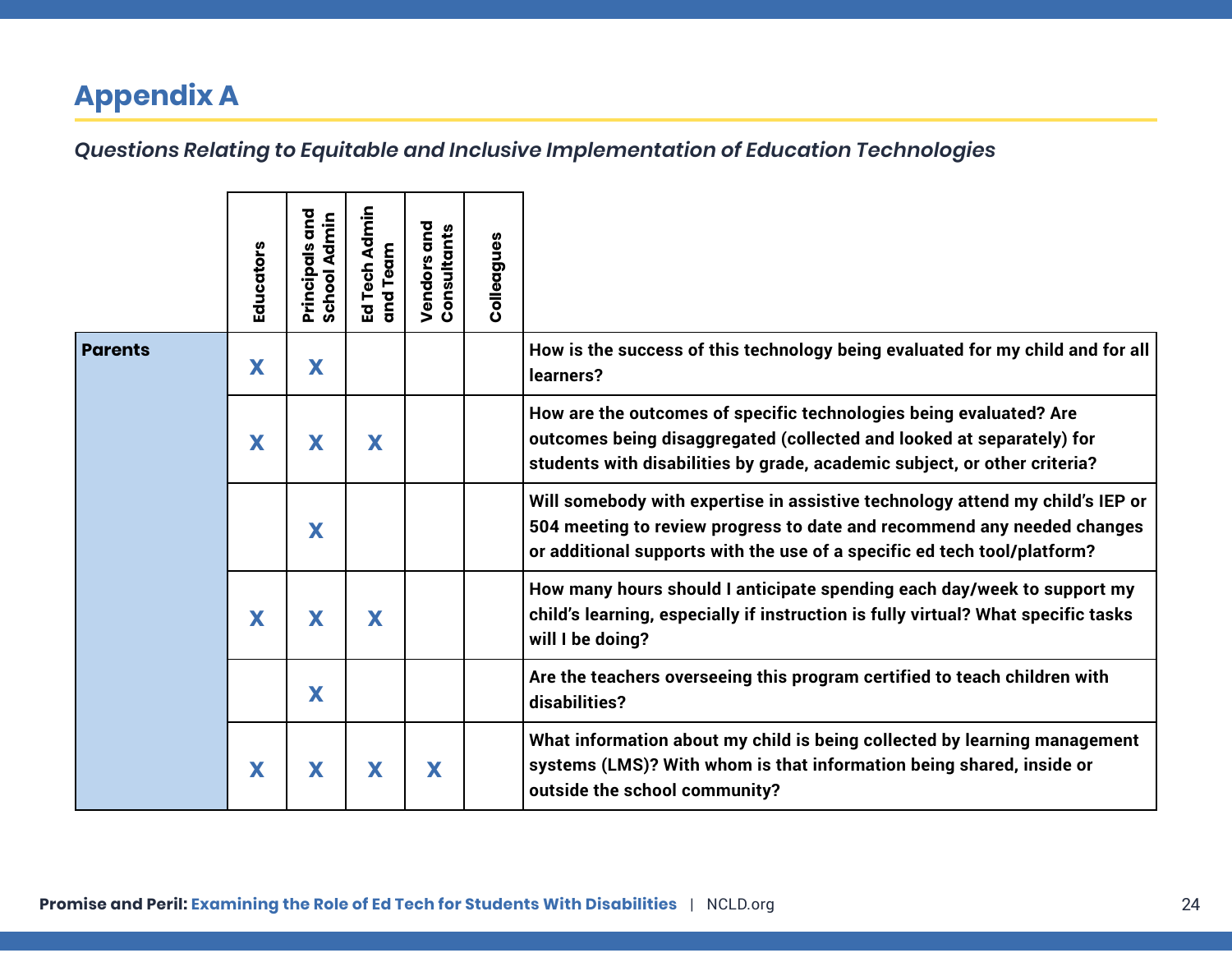|                  | Educators | and<br>Principals and<br>School Admin | Ed Tech Admin<br>and Team | Vendors and<br>Consultants | Colleagues |                                                                                                                                                                                                        |
|------------------|-----------|---------------------------------------|---------------------------|----------------------------|------------|--------------------------------------------------------------------------------------------------------------------------------------------------------------------------------------------------------|
| <b>Educators</b> |           | X                                     | X                         | X                          |            | What's the intended use of this tool/platform? Will I be trained to effectively<br>use it with all my students, including those with disabilities?                                                     |
|                  |           | X                                     | X                         | X                          |            | Does this technology enhance my ability to provide explicit instruction for<br>students with disabilities? If so, will I be provided training and support?                                             |
|                  |           | X                                     |                           | X                          |            | What "depth of knowledge" does this technology support?                                                                                                                                                |
|                  |           | X                                     |                           |                            |            | How much and through what means am I expected to communicate with<br>families about student progress and any issues accessing and using tech?<br>Are there other staff who can help with this process? |
|                  |           |                                       | X                         |                            |            | What assistive technology do I have at my disposal? Are the ed tech tools<br>and strategies I'm using accessible to the broadest range of learners?                                                    |
|                  |           |                                       |                           |                            |            |                                                                                                                                                                                                        |
|                  |           |                                       |                           |                            |            |                                                                                                                                                                                                        |
|                  |           |                                       |                           |                            |            |                                                                                                                                                                                                        |
|                  |           |                                       |                           |                            |            |                                                                                                                                                                                                        |
|                  |           |                                       |                           |                            |            | Promise and Peril: Examining the Role of Ed Tech for Students With Disabilities  <br>NCLD.org                                                                                                          |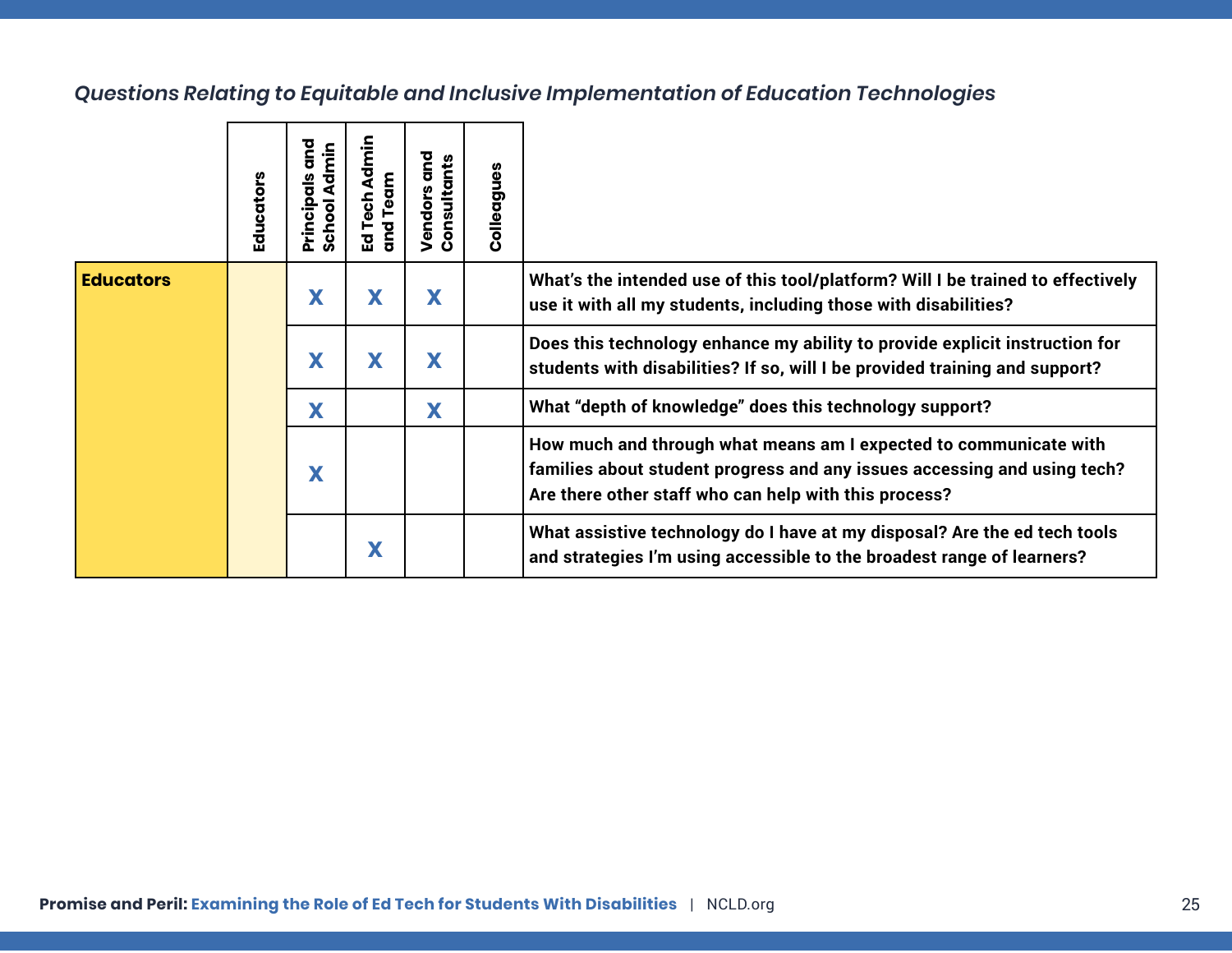| <b>School</b><br><b>Administrators</b><br>X |   |   |   |                                                                                                                                                                                                                                                      |
|---------------------------------------------|---|---|---|------------------------------------------------------------------------------------------------------------------------------------------------------------------------------------------------------------------------------------------------------|
|                                             | X |   |   | Will investing in this ed tech tool or platform make educators' jobs easier<br>or harder? Are there other efficient and cost-effective ways for them to<br>achieve this goal? What materials, training and support do they need to be<br>successful? |
|                                             |   | X |   | How does this product or platform address the full range of student<br>variability including English language learners, students with disabilities, and<br>other disadvantaged populations?                                                          |
|                                             | X | X |   | What hardware and bandwidth considerations need to be addressed to ensure<br>that this ed tech tool or platform can be used effectively for all learners,<br>including those with mild to moderate disabilities?                                     |
|                                             | X | X |   | To what extent are the features of the platform or tool interoperable with<br>other commonly used ed tech products and platforms?                                                                                                                    |
|                                             | X | X | X | What data are being collected and how are they being used? Is student<br>confidentiality being protected?                                                                                                                                            |
|                                             |   | X |   | Are there licensing restrictions regarding numbers of users? Can the program<br>or platform be easily accessed by users across multiple sites?                                                                                                       |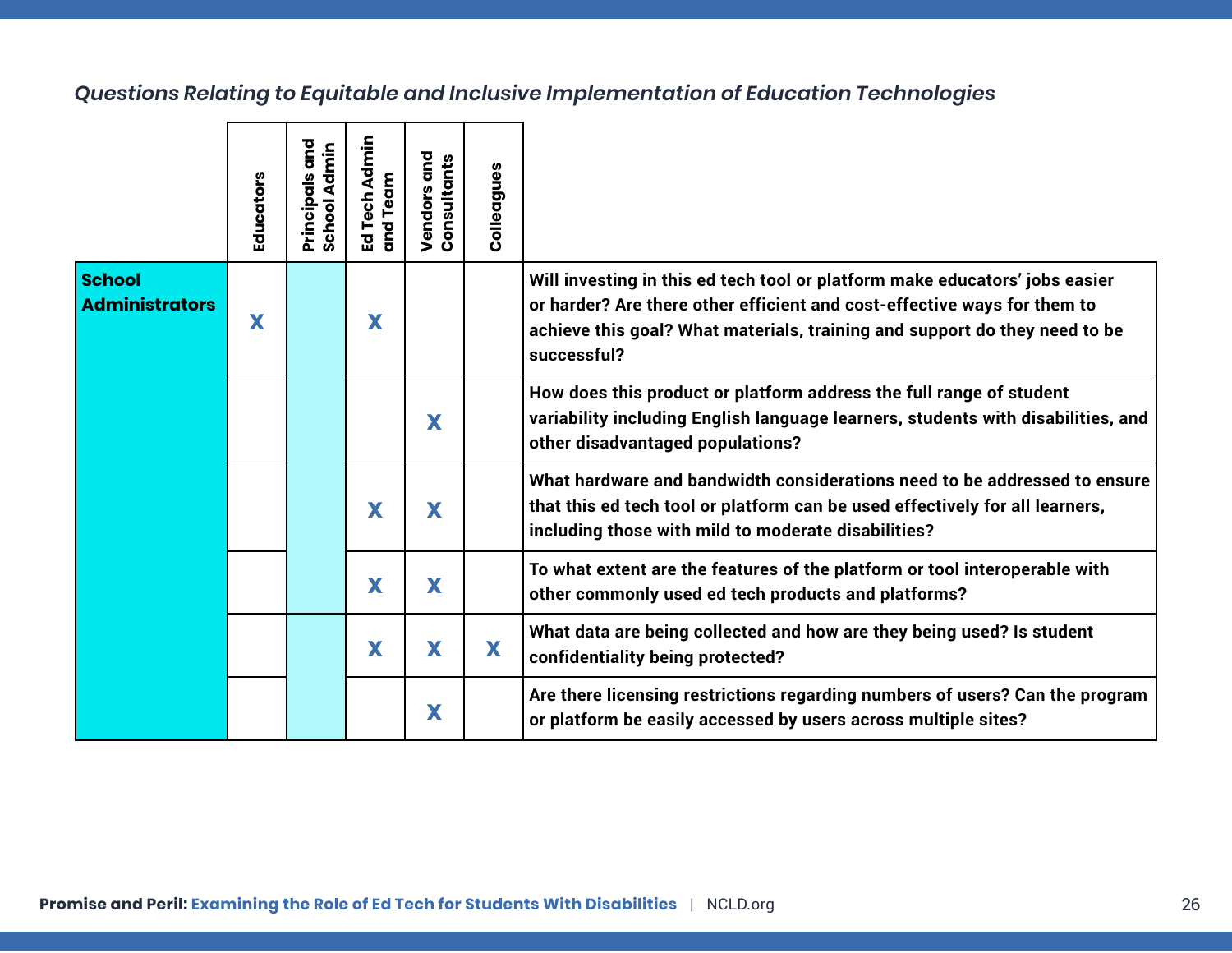|                                     | Educators | Principals and<br>School Admin | Ed Tech Admin<br>and Team | Vendors and<br>Consultants | Colleagues |                                                                                                                                                                                                         |
|-------------------------------------|-----------|--------------------------------|---------------------------|----------------------------|------------|---------------------------------------------------------------------------------------------------------------------------------------------------------------------------------------------------------|
| Local/State<br><b>Policy Makers</b> | X         | X                              | X                         | X                          |            | Are educators receiving sufficient training to implement educational<br>technology tools and platforms?                                                                                                 |
|                                     | X         | X                              | X                         |                            |            | Do policy decisions made address the unique characteristics of all student<br>populations and, in doing so, help close the digital divide?                                                              |
|                                     |           | X                              | X                         | X                          | X          | What procedures are in place to ensure that ed tech investments (to schools<br>and vendors) are maximizing benefits to schools while safeguarding taxpayer<br>dollars?                                  |
|                                     |           |                                |                           | X                          | X          | What funding model is in place for the provision of ed tech services and<br>support (e.g., per-pupil fee, course completion, achievement, graduation)?<br>Does it vary for different student subgroups? |
|                                     |           |                                |                           |                            | X          | Is there an effective certification process in place for educators to ensure<br>that they're qualified to provide online instruction to students with<br>disabilities?                                  |
|                                     |           |                                |                           |                            |            |                                                                                                                                                                                                         |
|                                     |           |                                |                           |                            |            |                                                                                                                                                                                                         |
|                                     |           |                                |                           |                            |            |                                                                                                                                                                                                         |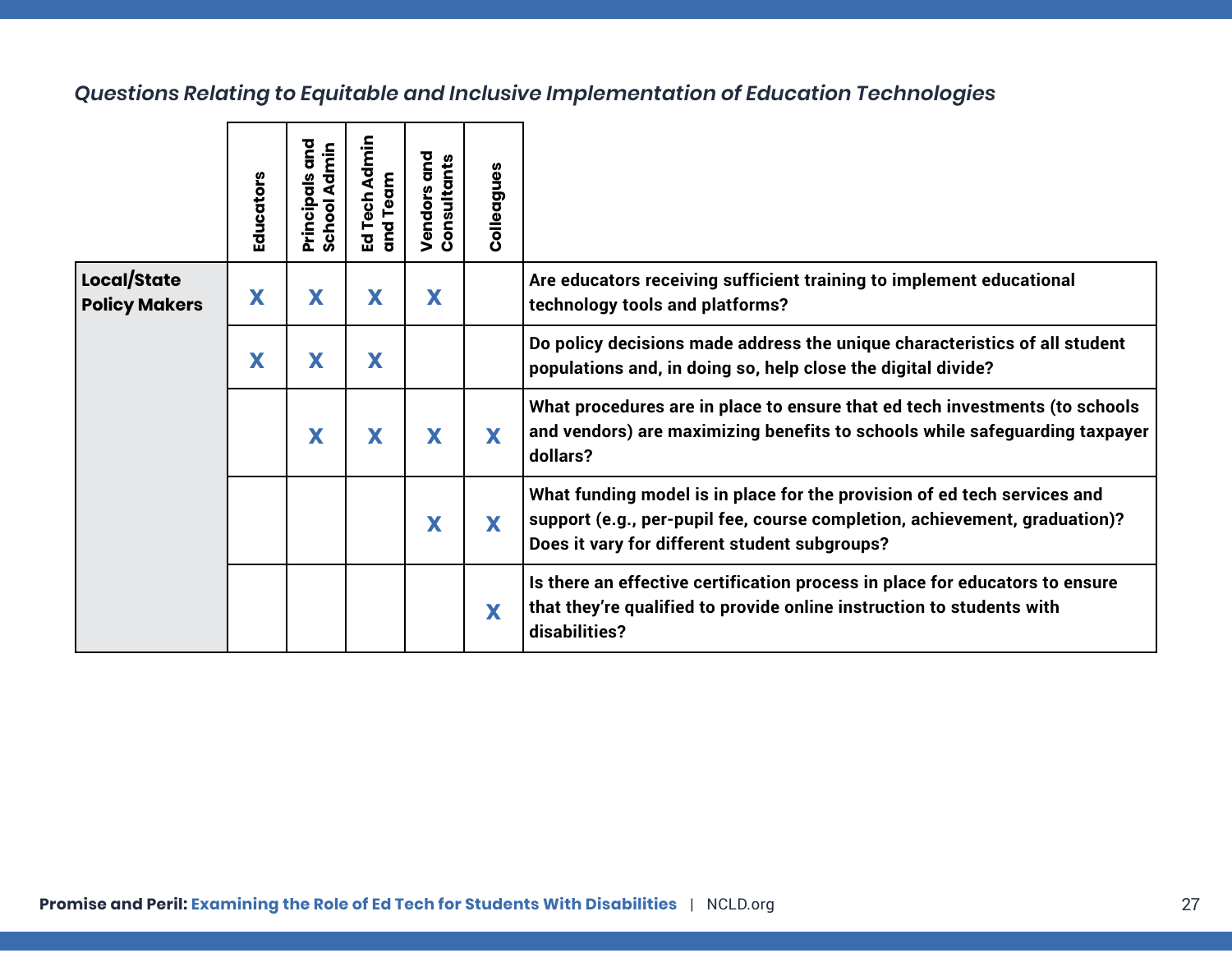# <span id="page-27-0"></span>**Appendix B**

### *Glossary: Defining Key Terms in Report*

#### **adaptive learning**

This refers to any software or program that builds a model of the preferences, goals, and knowledge of each individual student and uses that model throughout the interaction with the student in order to adapt to that student's needs.<sup>59</sup> When using adaptive learning applications, students with disabilities may require appropriate accommodations to ensure that automated decisions (e.g., content selection, pace of instruction) are not diminishing learning opportunities.

#### **assistive technology**

This refers to any item, piece of equipment, or product system, whether acquired commercially off the shelf, modified, or customized, that is used to increase, maintain, or improve the functional capabilities of a child with a disability."<sup>60</sup>

#### **accessibility**

This refers to the "ability to access" the functionality, and possible benefit, of some system or entity. It's used to describe the degree to which a product such as a device, service, or environment is accessible by as many people as possible."<sup>61</sup>

#### **accommodations**

This refers to adaptations made for specific individuals with disabilities when a product or service isn't accessible.<sup>62</sup>

#### **blended learning**

This refers to learning that involves leveraging the internet to provide each student a more personalized learning experience, including increased student control over the time, place, path, and/or pace of learning.<sup>63</sup> For students with disabilities to succeed, it's imperative that blended learning experiences be coupled with needed accommodations and supports.

#### **born accessible**

This refers to materials are products that are conceived and created with accessibility in mind. Designing and creating "born accessible" products is more labor intensive and expensive than with traditional products, but not more so than the often prohibitive cost of retrofitting existing content for accessibility.64 Learn more at **[http://diagramcenter.org](http://diagramcenter.org/)**

#### **educational technology**

Ed tech is the term used to describe digital tools and programs that facilitate, enhance, or change how education is monitored or delivered.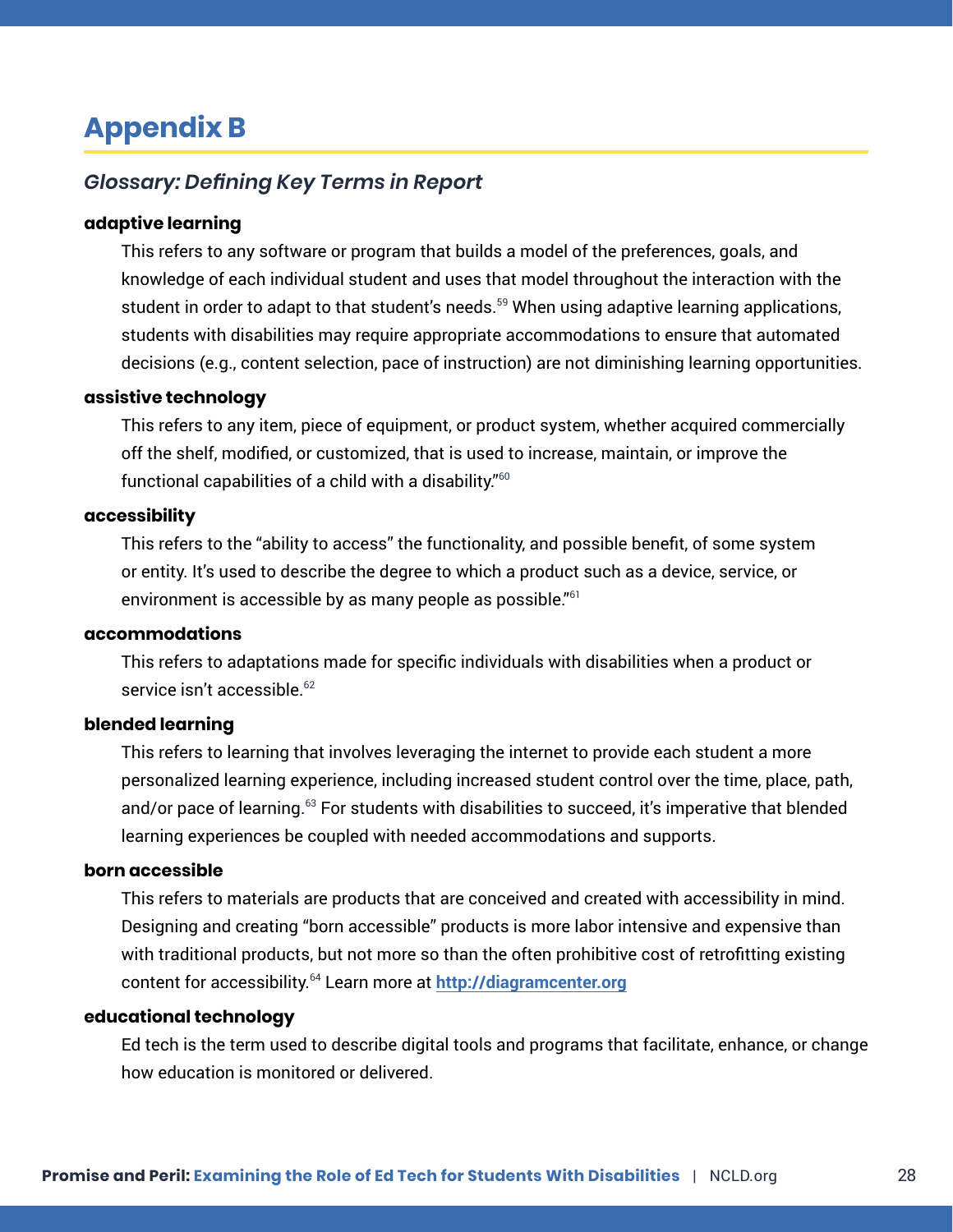#### **learning management system**

This refers to systems and methods that support the creation and timely electronic scheduling and delivery of course materials in education.<sup>65</sup>

#### **online learning**

This refers to education in which instruction and content are delivered primarily over the internet. It's often used interchangeably with virtual learning, cyber learning, and e-learning.<sup>66</sup>

#### **open education resources (OER)**

This refers to educational materials that are in the public domain or available for use with an open license, not restricted in use by copyright.<sup>67</sup>

#### **Universal Design for Learning (UDL)**

This is a way to optimize teaching to effectively instruct a diverse group of learners. The approach is based on insights from the science about how people learn. It emphasizes accessibility in how students access material, engage with it, and show what they know.<sup>68</sup>

#### *Find more resources at the following useful compilations*

#### **[UC Davis Ed Tech Commons](https://edtech.ucdavis.edu/resources/glossary-of-edtech-terms/)**

The Ed Tech Commons at UC Davis provides a short, useful list of common terms in education technology.

#### **[Common Sense Media Glossary](https://www.commonsensemedia.org/sites/default/files/uploads/pdfs/phase2_glossary_final_040113.pdf)**

Common Sense Media includes a glossary of useful terms in one-to-one technology programs.

#### **[Ed Shelf Dictionary](https://edshelf.com/education-technology-dictionary/)**

Ed Shelf helps unpack education technology terms in a clear and digestible manner.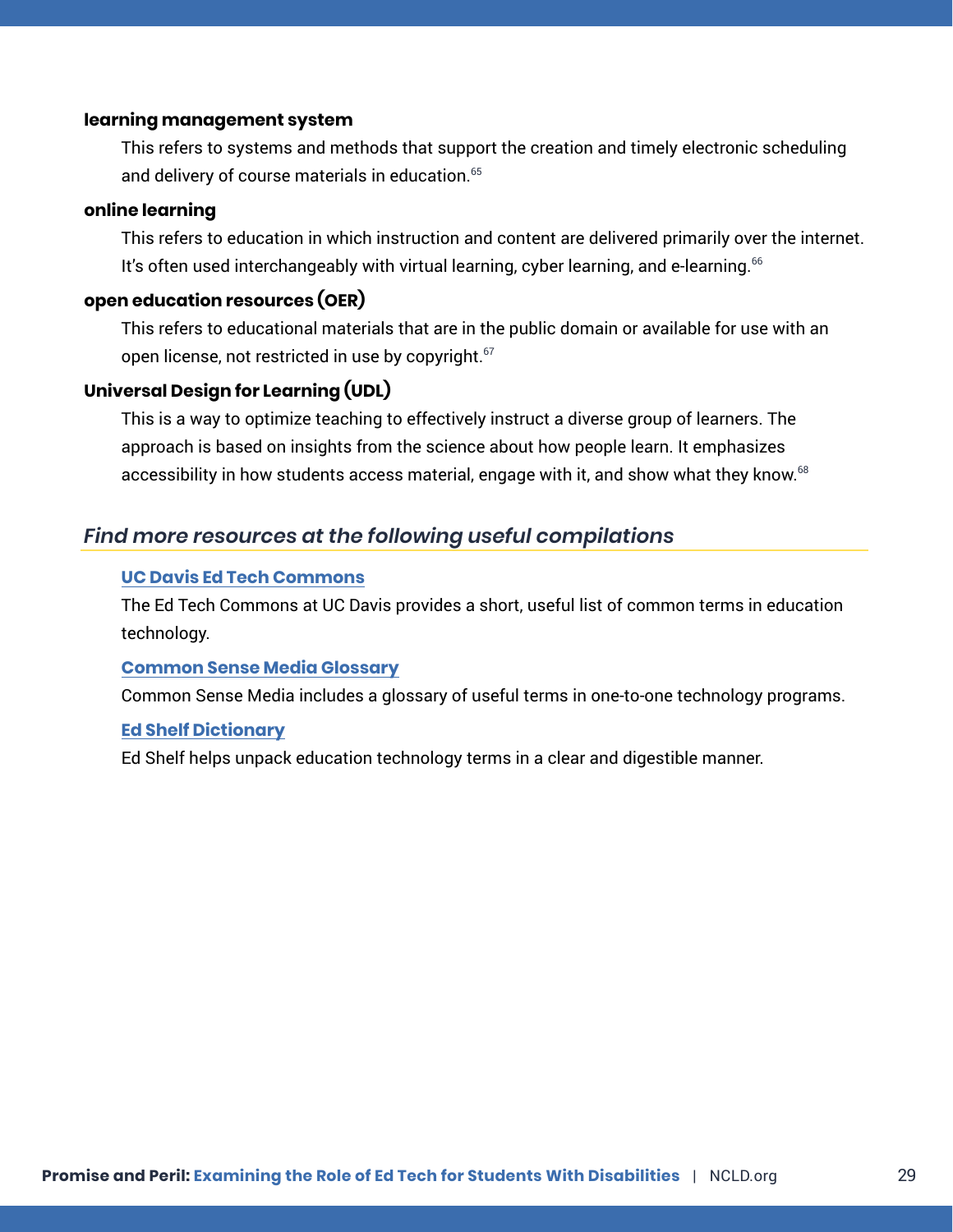# <span id="page-29-0"></span>**Appendix C**

### *Relevant Laws and Best Practices Related to Accessibility and Technology*

#### **accessible educational materials (AEM)**

AEM are print- and technology-based educational materials, including printed and electronic textbooks and related core materials that are designed or enhanced in ways that makes them usable across the widest range of learner variability, regardless of format (e.g., **[print, digital,](http://aem.cast.org/about/what-are-aem-accessible-technologies.html)  [graphic, audio, video](http://aem.cast.org/about/what-are-aem-accessible-technologies.html)**).69 Learn more at **[aem.cast.org](http://aem.cast.org)**

#### **Americans with Disabilities Act (ADA)**

The ADA is a federal civil rights law that provides legal protections for individuals with disabilities from discrimination in employment, state and local government, public accommodations, commercial facilities, telecommunications, and transportation. Learn more at **<https://www.ada.gov/access-technology/index.html>**

### **Assistive Technology Act (Tech Act)**

The Tech Act is intended to promote people's awareness of, and access to, assistive technology (AT) devices and services. The act seeks to provide AT to persons with disabilities so they can more fully participate in education, employment, and daily activities on a level playing field with other members of their communities. The act covers people with disabilities of all ages, all disabilities, and in all environments (early intervention, K–12, postsecondary, vocational rehabilitation, community living, aging services, etc.). Learn more at **[ataporg.org](http://ataporg.org)**

### **Every Student Succeeds Act (ESSA)**

This is the nation's main law governing K–12 education. ESSA calls for states, districts, and schools to provide students access to challenging academic standards, use the same test for all students (with the exception of the 1 percent of students with significant disabilities), and hold schools accountable for the success of students, including students with disabilities and other subgroups. Learn more at **[https://www.understood.org/en/school-learning/your-childs-rights/](https://www.understood.org/en/school-learning/your-childs-rights/basics-about-childs-rights/every-student-succeeds-act-essa-what-you-need-to-know) [basics-about-childs-rights/every-student-succeeds-act-essa-what-you-need-to-know](https://www.understood.org/en/school-learning/your-childs-rights/basics-about-childs-rights/every-student-succeeds-act-essa-what-you-need-to-know)**

#### **Individuals with Disabilities Education Act (IDEA)**

This is the nation's main law governing specific rights of K–12 students with disabilities. IDEA entitles all public school students the right to a free and appropriate public education (FAPE), a free evaluation for students suspected of having a disability, and special education and related services to students identified as having an educationally handicapping condition. Learn more at **[https://www.understood.org/en/school-learning/your-childs-rights/basics-about-childs-rights/](https://www.understood.org/en/school-learning/your-childs-rights/basics-about-childs-rights/individuals-with-disabilities-education-act-idea-what-you-need-to-know) [individuals-with-disabilities-education-act-idea-what-you-need-to-know](https://www.understood.org/en/school-learning/your-childs-rights/basics-about-childs-rights/individuals-with-disabilities-education-act-idea-what-you-need-to-know)**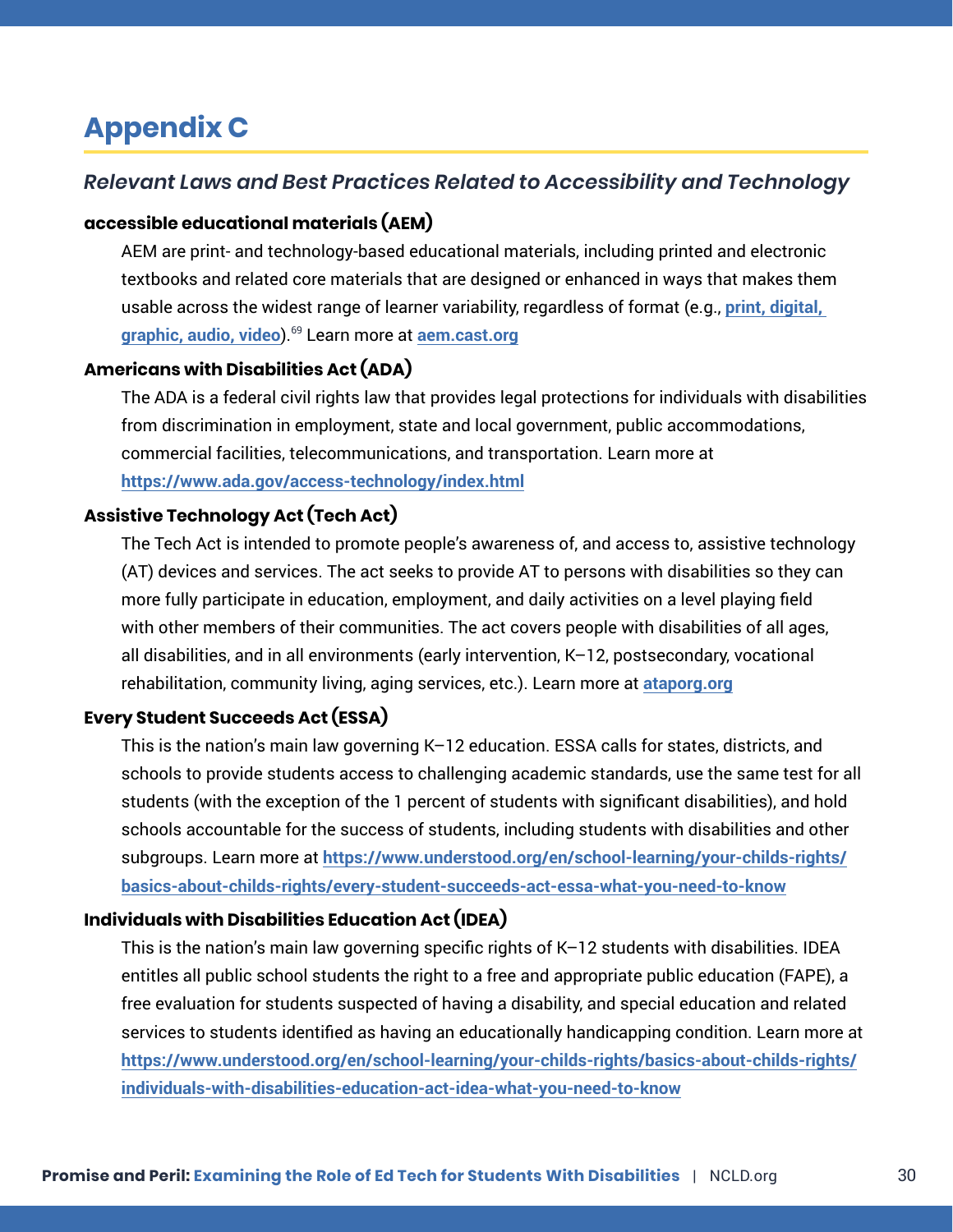#### **Section 504 of the Rehabilitation Act of 1973**

This is a civil rights law intended to remove barriers for students with disabilities in K–12 public schools and to protect children and adults with disabilities from discrimination in school settings and beyond. Learn more at **[https://www.understood.org/en/school-learning/your-childs-rights/](https://www.understood.org/en/school-learning/your-childs-rights/basics-about-childs-rights/section-504-of-the-rehabilitation-act-of-1973-what-you-need-to-know) [basics-about-childs-rights/section-504-of-the-rehabilitation-act-of-1973-what-you-need-to-know](https://www.understood.org/en/school-learning/your-childs-rights/basics-about-childs-rights/section-504-of-the-rehabilitation-act-of-1973-what-you-need-to-know)**

#### **Section 508 of the Rehabilitation Act**

This act requires federal agencies to procure, develop, use, and maintain information and communications technology (ICT) that is accessible to people with disabilities. Learn more at **<https://www.section508.gov/manage/laws-and-policies>**

#### **Voluntary Product Accessibility Template (VPAT)**

VPAT is a document that explains how ICT products such as software, hardware, electronic content, and support documentation meet Section 508 standards for IT accessibility. Learn more at **<https://www.section508.gov/sell/vpat>**

#### **Web Content Accessibility Guidelines (WCAG)**

WCAG is a standard that provides a single international standard for web content accessibility by ensuring that it's perceivable, operable, and understandable to a variety of individuals. Learn more at **<https://www.w3.org/WAI/standards-guidelines/wcag/>**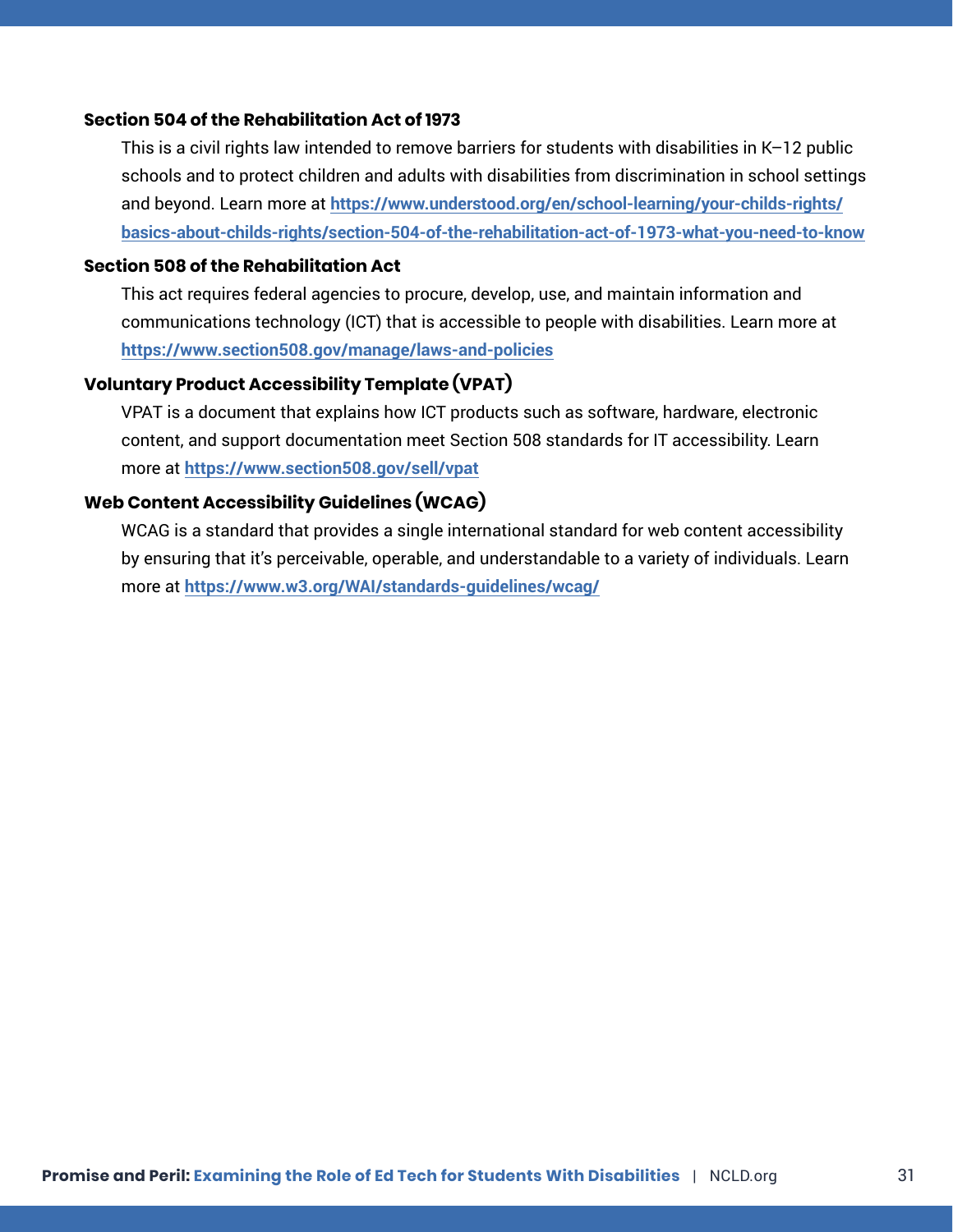# <span id="page-31-0"></span>**Endnotes**

- 1 Individuals with Disabilities Education Act (IDEA). (2017, May 2). Sec. 303.13 (b). Retrieved from https://sites.ed.gov/idea/regs/c/a/303.13/b
- 2 For deeper discussion, see Horowitz, S., Rawe, J., & Whittaker, M. (2017). *The State of Learning Disabilities: Understanding the 1 in 5.* National Center for Learning Disabilities**.**
- 3 For example, see National Center for Learning Disabilities. (2017, August 2). Experiences in Practice: Personalized Interventions at Landis Elementary School. Retrieved from https://www.ncld.org/wp-content/uploads/2017/08/Landis-Elementary-School.Case-Study.Fin\_.pdf
- 4 Capdeferro, N., & Romero, M. (2012). Are online learners frustrated with collaborative learning experiences? *The International Review of Research in Open and Distributed Learning*, *13*(2), 26–44. https://doi.org/10.19173/irrodl.v13i2.1127
- 5 Marino, M. (2009). Understanding how adolescents with reading difficulties utilize technology-based tools. *Exceptionality*, *17*(2), 88–102. https://doi.org/10.1080/09362830902805848; Israel, M., Marino, M., Delisio, L., & Serianni, B. (2014). Supporting content learning through technology for K–12 students with disabilities. *CEDAR Document IC-10*.
- 6 Wehmeyer, M., Palmer, S., Smith, S., Davies, D., & Stock, S. (2008).The efficacy of technology use by people with intellectual disability: A single-subject design meta-analysis. *Journal of Special Education Technology*, *23*(3), 21–30. https://doi.org/10.1177/016264340802300303; Boudreau, D. (2011). Social media accessibility: Where are we today? [PowerPoint slides]. Retrieved from http://www.denisboudreau. org/presentations/2011/a11yCampTO/; Pirani, Z., & Sasikumar, M. (2014). Accessibility issues in learning management systems for learning disabled: A survey. In Thampi, S., Abraham, A., Pal, S., Rodriguez, J. (Eds.), *Recent Advances in Intelligent Informatics*, Advances in Intelligent Systems and Computing, vol 235. https://doi.org/10.1007/978-3-319-01778-5\_26; Wehmeyer, M., Palmer, S., Smith, S., Davies, D., & Stock, S. (2008).
- 7 Morra, T., & Reynolds, J. (2010). Universal design for learning: Application for technology-enhanced learning. *Inquiry: The Journal of the Virginia Community Colleges*, *15*(1), 5. Retrieved from https:// commons.vccs.edu/inquiry/vol15/iss1/5
- 8 Parette, P., & Sherer, M. (2004). Assistive technology use and stigma. *Education and Training in Developmental Disabilities*, *39*(3), 217–226. Retrieved from https://www.jstor.org/stable/23880164
- 9 Darling-Hammond, L., Zielezinski, M., & Goldman, S. (2014). Using Technology to Support At-Risk Students' Learning. Washington, DC: Alliance for Excellent Education. Retrieved from https://edpolicy.stanford.edu/sites/default/files/scope-pub-using-technology-report.pdf
- 10 Cotreau Berube, E. (2011). *Rote learning in the age of technology: A quantitative study of a career and technical high school and the practical use of basic skills* (Publication No. 3529730) [Doctoral dissertation, University of Phoenix]. ProQuest Dissertations Publishing.
- 11 WestEd. (2016, May 30). Research Helps Target Support for Students With Disabilities. Retrieved from https://www.wested.org/rd\_alert\_online/disabilities-students-research-supports/
- 12 Connell, M., Johnston, S., Hall, T., & Stahl, W. (2017). Disconnected data: The challenge of matching activities to outcomes for students with disabilities in online learning. *Journal of Online Learning Research*, *3*(1), 31–54. Retrieved from https://files.eric.ed.gov/fulltext/EJ1148588.pdf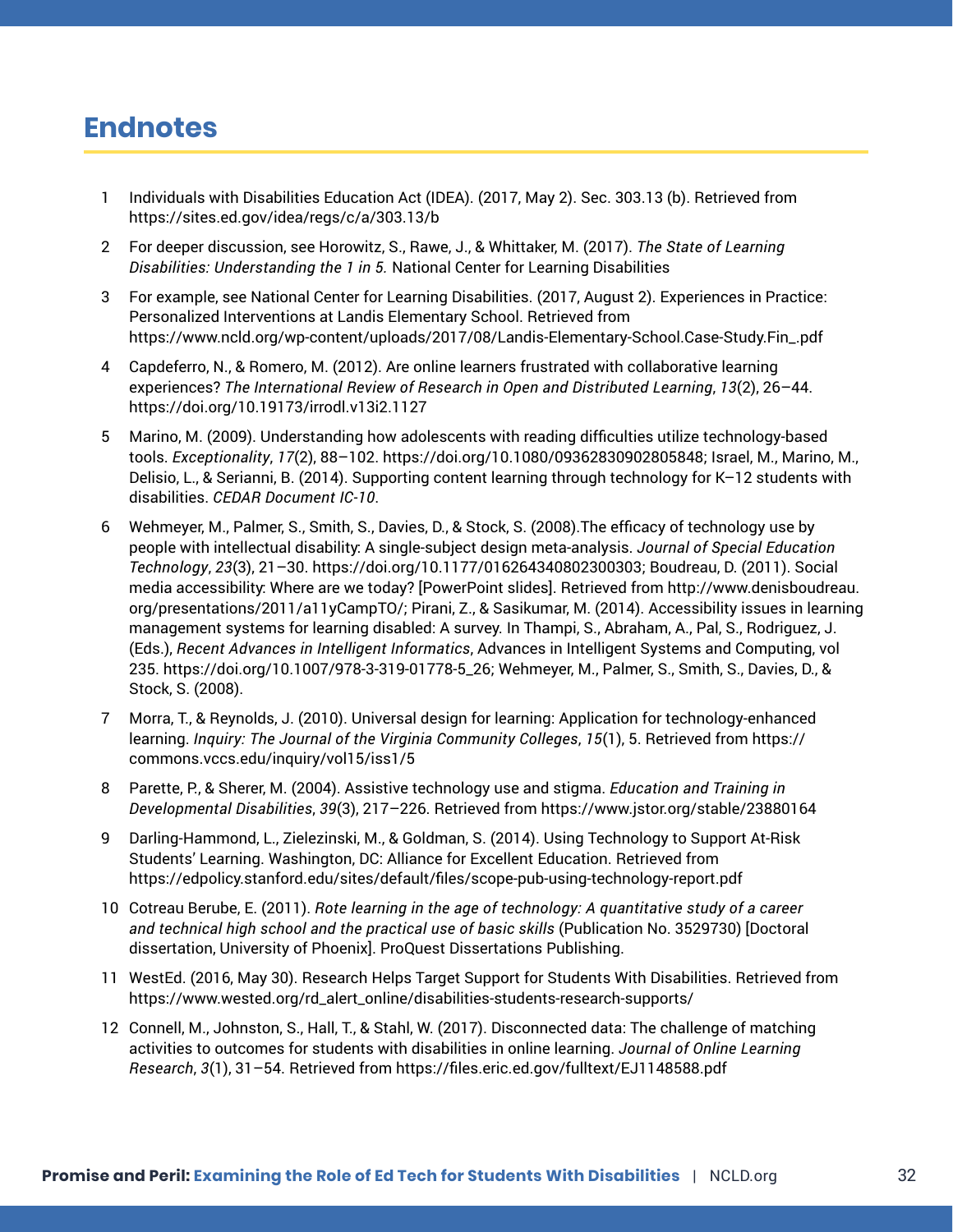- 13 Herold, B. (2020, January 23). Technology in Education: An Overview. Retrieved from https://www.edweek.org/ew/issues/technology-in-education/index.html
- 14 See https://www.nap.edu/read/10250/chapter/4
- 15 Marino, M. , Israel, M., Beecher, C., & Basham, J. (2013). Students' and teachers' perceptions of using video games to enhance science instruction. *Journal of Science Education and Technology*, *22*(5), 667–680.
- 16 Darling-Hammond, L., Zielezinski, M., & Goldman, S. (2014). Using Technology to Support At-Risk Students' Learning. Alliance for Excellent Education. Retrieved from https://edpolicy.stanford.edu/sites/default/files/scope-pub-using-technology-report.pdf
- 17 See discussion in Coy, K. (2014). Special educators' roles as virtual teachers. *Teaching Exceptional Children*, *46*(5), 110–116.
- 18 Center for Technology on Disability. (n.d.). Dyslexia & Dysgraphia: Here Comes Pod/Vodcasting. Retrieved from https://www.ctdinstitute.org/sites/default/files/file\_attachments/Pod-VodFinal\_0.pdf; Wonjin, J., Jang, H., Harianto, R., So, J., Lee, H., Lee, H., & Moon, M. (2016). Introduction of 3D printing technology in the classroom for visually impaired students. *Journal of Visual Impairment & Blindness, 110*(2), 115–121. http://dx.doi.org/10.5241/6-100
- 19 CAST. (2018, August 31). The UDL Guidelines. Retrieved from http://udlguidelines.cast.org/; Rose, D., Gravel, J., & Domings, Y. (2018, August 31). UDL Unplugged: The Role of Technology in UDL. Retrieved from http://www.cast.org/our-work/publications/2012/udl-unplugged-role-technology.html#.W6KePc5Kipo
- 20 Donovan, L., Green, T., & Hartley, K. (2010). An examination of one-to-one computing in the middle school: Does increased access bring about increased student engagement? *Journal of Educational Computing Research*, *42*(4), 423–441. https://doi.org/10.2190/EC.42.4.d
- 21 Boudreau, D. (2011). Social media accessibility: Where are we today? [PowerPoint slides]. Retrieved from http://www.denisboudreau.org/presentations/2011/a11yCampTO/; Pirani, Z., & Sasikumar, M. (2014). Accessibility issues in learning management systems for learning disabled: A survey. In: Thampi, S., Abraham, A., Pal, S., Rodriguez, J. (Eds.), *Recent Advances in Intelligent Informatics*, Advances in Intelligent Systems and Computing, vol 235. https://doi.org/10.1007/978-3-319-01778- 5\_26; Wehmeyer, M., Palmer, S., Smith, S., Davies, D., & Stock, S. (2008). The efficacy of technology use by people with intellectual disability: A single-subject design meta-analysis. *Journal of Special Education Technology*, *23*(3), 21–30. https://doi.org/10.1177/016264340802300303
- 22 Tondeur, J., van Braak, J., Sang, G., Voogt, J., Fisser, P., & Ottenbreit-Leftwich, A. (2012). Preparing pre-service teachers to integrate technology in education: A synthesis of qualitative evidence. *Computers & Education*, *59*(1), 134–144. https://doi.org/10.1016/j.compedu.2011.10.009; Cameron, D., & Cook, B. (2007). Attitudes of preservice teachers enrolled in an infusion preparation program regarding planning and accommodations for included students with mental retardation. *Education and Training in Developmental Disabilities*, *42*(3), 353–363.
- 23 Dix, W. (2017, December 29). Remember That Learning Is a Human Interaction. Retrieved from https://www.forbes.com/sites/willarddix/2017/12/29/remember-that-learning-is-a-humaninteraction/#7bfe730c2469
- 24 References in Coy, K., Marino, M., & Serianni, B. (2014). Using universal design for learning in synchronous online instruction. *Journal of Special Education Technology*, *29*(1), 63–74. https://doi.org/10.1177/016264341402900105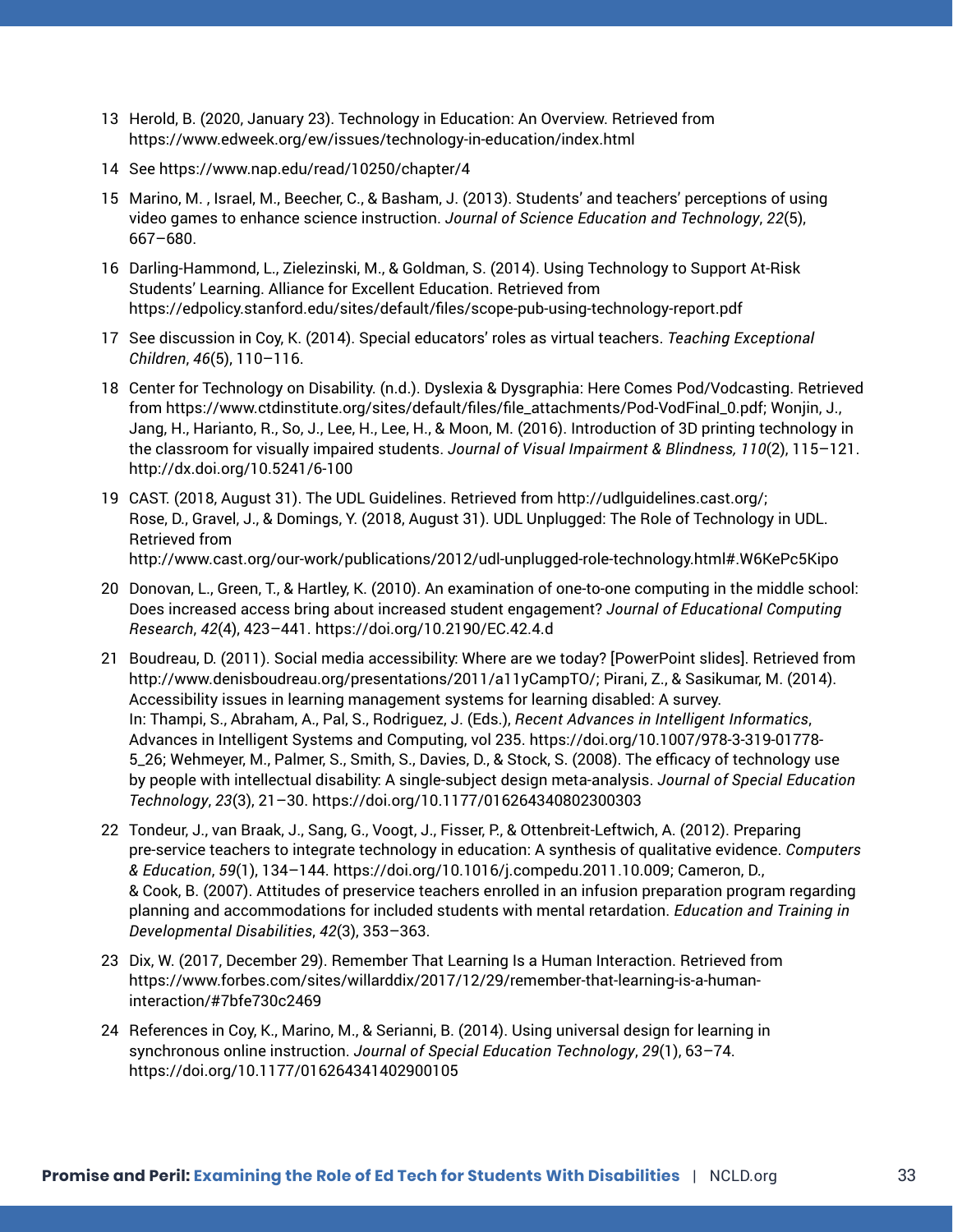- 25 Marino, M., Israel, M., Beecher, C., & Basham, J. (2013). Students' and teachers' perceptions of using video games to enhance science instruction. *Journal of Science Education and Technology*, *22*(5), 667–680. https://doi.org/10.1007/s10956-012-9421-9
- 26 See page 9 of Rhim, L., & Kowal, J. (2008). *Demystifying special education in virtual charter schools.* National Association of State Directors of Special Education; Pazhouh, R., Lake, R., & Miller, L. (2015). *The policy framework for online charter schools.* Center on Reinventing Public Education.
- 27 Bichard, J., Coleman, R., & Langdon, P. (2007, July). Does my stigma look big in this? Considering acceptability and desirability in the inclusive design of technology products. In *International Conference on Universal Access in Human-Computer Interaction* (pp. 622–631). Springer.
- 28 Smith, S., Ortiz, K., Rice, M., & Mellard, D. (2017). Parents' Perceptions of Special Education Service Delivery When Their Children Move to Fully Online Learning. Center on Online Learning and Students With Disabilities, University of Kansas.
- 29 Ortiz, K., Rice, M., Smith, S., & Mellard, D. (2017). Roles and Responsibilities of Parents of Online School Students With Disabilities. Center on Online Learning and Students With Disabilities, University of Kansas.
- 30 Connell, M., Johnston, S., Hall, T., & Stahl, W. (2017). Disconnected data: The challenge of matching activities to outcomes for students with disabilities in online learning. *Journal of Online Learning Research*, *3*(1), 31–54. https://files.eric.ed.gov/fulltext/EJ1148588.pdf
- 31 Bettinger, E., Fox, L., Loeb, S., & Taylor, E. (2015). Changing Distributions: How Online College Classes Alter Student and Professor Performance. CEPA Working Paper No. 15-10. Stanford Center for Education Policy Analysis; Thompson, L. A., Ferdig, R., & Black, E. (2012). Online schools and children with special health and educational needs: Comparison with performance in traditional schools. *Journal of Medical Internet Research*, *14*(3), e62. https://doi.org/10.2196/jmir.1947
- 32 Pazhouh, R., Lake, R., & Miller, L. (2015). The Policy Framework for Online Charter Schools. Center on Reinventing Public Education. Retrieved from https://www.crpe.org/sites/default/files/crpe-policy-framework-online-charter-schools-final\_0.pdf
- 33 Capdeferro, N., & Romero, M. (2012). Are online learners frustrated with collaborative learning experiences? *The International Review of Research in Open and Distributed Learning*, *13*(2), 26–44. https://doi.org/10.19173/irrodl.v13i2.1127
- 34 Page 3 referencing Purcell et. al 2013 in Darling-Hammond, L., Zielezinski, M., & Goldman, S. (2014). Using Technology to Support At-Risk Students' Learning. Washington, DC: Alliance for Excellent Education. Purcell article: Purcell, K., Buchanan, J., & Friedrich, L. (2013). How Teachers Are Using Technology at Home and in Their Classrooms. Pew Research Center. Retrieved from https://www.pewresearch.org/ internet/2013/02/28/how-teachers-are-using-technology-at-home-and-in-their-classrooms/
- 35 Connell, M., Johnston, S., Hall, T., & Stahl, W. (2017). Disconnected data: The challenge of matching activities to outcomes for students with disabilities in online learning. *Journal of Online Learning Research*, *3*(1), 31–54. Retrieved from https://files.eric.ed.gov/fulltext/EJ1148588.pdf
- 36 Basham, J., Stahl, S., Ortiz, K., Rice, M., & Smith, S. (2015). Equity Matters: Digital and Online Learning for Students With Disabilities. Center on Online Learning and Students With Disabilities.
- 37 Coy, K. (2014). Special educators' roles as virtual teachers. *Teaching Exceptional Children*, *46*(5), 110–116. https://doi.org/10.1177/0040059914530100
- 38 Rice, M., & Carter Jr, R. (2015). "When we talk about compliance, it's because we lived it": Online educators' roles in supporting students with disabilities. *Online Learning*, *19*(5), 18–36. Retrieved from https://files.eric.ed.gov/fulltext/EJ1085761.pdf; Martin, S. (2006). Special education, technology, and teacher education. *Special Education Technology Practice*, *2*(1), 21–36.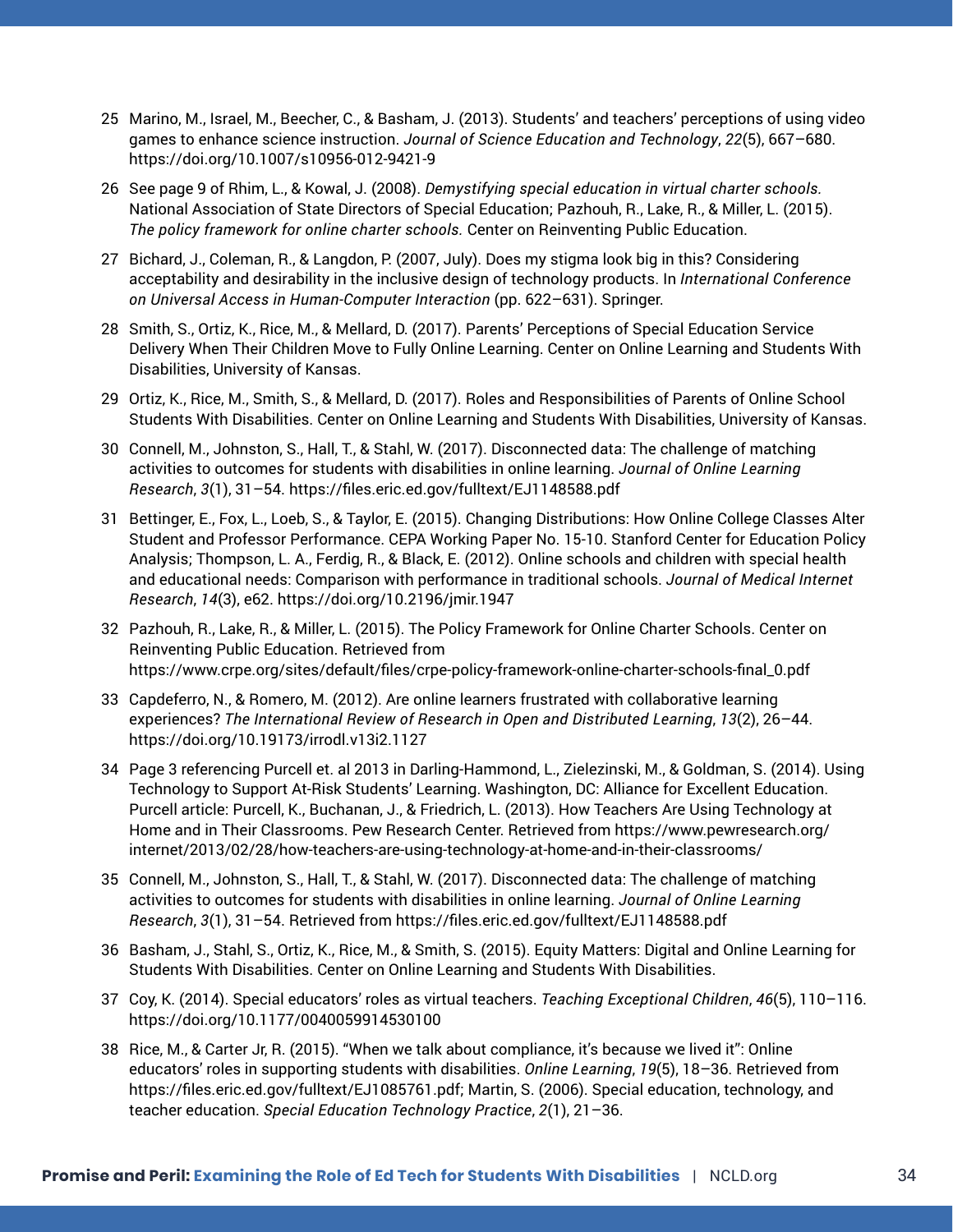- 39 Ortiz, K., Rice, M., Smith, S., and Mellard, D. (2017). Roles and Responsibilities of Parents of Online School Students With Disabilities. Center on Online Learning and Students With Disabilities, University of Kansas.
- 40 Ortiz, K., Rice, M., Smith, S., and Mellard, D. (2017). Roles and Responsibilities of Parents of Online School Students With Disabilities. Center on Online Learning and Students With Disabilities, University of Kansas.
- 41 Smith, S., & Carter Jr, R. (2016). Changing practices in special education: Shifting roles and supporting student social development. In Equity Matters 2016: Digital & Online Learning for Students With Disabilities. Center on Online Learning and Students With Disabilities, University of Kansas. Retrieved from http://www.centerononlinelearning.res.ku.edu/wp-content/uploads/2017/04/EquityMatters2016Final.pdf
- 42 Swenson, S., & Ryder, R. (2016, August 5). "Dear colleague" letter on students with disabilities attending public virtual schools. U.S. Department of Education. Retrieved from https://sites.ed.gov/idea/files/dcl-on-pbis-in-ieps-08-01-2016.pdf
- 43 Section508.gov. (2018, April 19). Voluntary Product Accessibility Template (VPAT). Retrieved from https://www.section508.gov/sell/vpat; W3C Web Accessibility Initiative. (2018, May 25). Web Content Accessibility Guidelines (WCAG) Overview. Retrieved from https://www.w3.org/WAI/standards-guidelines/wcag/
- 44 See discussion in National Research Council. (2012). *Education for life and work: Developing transferable knowledge and skills in the 21st century.* National Academies Press.
- 45 Dynarski, M., Agodini, R., Heaviside, S., Novak, T., Carey, N., Campuzano, L., Means, B., Murphy, R., Penuel, W., Javitz, H., Emery, D., & Sussex, W. (2007). Effectiveness of Reading and Mathematics Software Products: Findings From the First Student Cohort. Washington, DC: U.S. Department of Education, Institute of Education Sciences. Retrieved from https://files.eric.ed.gov/fulltext/ED496015.pdf
- 46 UDL is a set of principles for curriculum development that give every student the opportunity to learn. UDL addresses how information is presented (representation), how students demonstrate what they know (expression), and how students interact and engage with the material (engagement).
- 47 Wehmeyer, M., Palmer, S., Smith, S., Davies, D., & Stock, S. (2008). The efficacy of technology use by people with intellectual disability: A single-subject design meta-analysis. *Journal of Special Education Technology*, *23*(3), 21–30. https://doi.org/10.1177/016264340802300303
- 48 Ellis, K., & Kent, M. (2011). *Disability and new media.* Routledge.
- 49 Guglielman, E. (2010). E-learning and Disability: Accessibility as a Contribute to Inclusion. In *EC-TEL Doctoral Consortium* (pp. 31–36).
- 50 U.S. Department of Education. (2016, December). Advancing Educational Technology in Teacher Preparation: Policy Brief. Retrieved from https://tech.ed.gov/files/2016/12/Ed-Tech-in-Teacher-Preparation-Brief.pdf; Mader, J. (2017, March 3). Teacher Training Is Failing Students With Disabilities. Retrieved from https://www.theatlantic.com/education/archive/2017/03/how-teacher-training-hindersspecial-needs-students/518286/
- 51 Chen, H. (2009). Online Reading Comprehension Strategies Among General and Special Education Elementary and Middle School Students. Online Submission.; Rice, M., & Carter Jr, R. (2015). "When we talk about compliance, it's because we lived it": Online educators' roles in supporting students with disabilities. *Online Learning*, *19*(5), 18–36. Retrieved from https://files.eric.ed.gov/fulltext/EJ1085761.pdf
- 52 Connell, M., Johnston, S., Hall, T., & Stahl, W. (2017). Disconnected data: The challenge of matching activities to outcomes for students with disabilities in online learning. *Journal of Online Learning Research*, *3*(1), 31–54. Retrieved from https://files.eric.ed.gov/fulltext/EJ1148588.pdf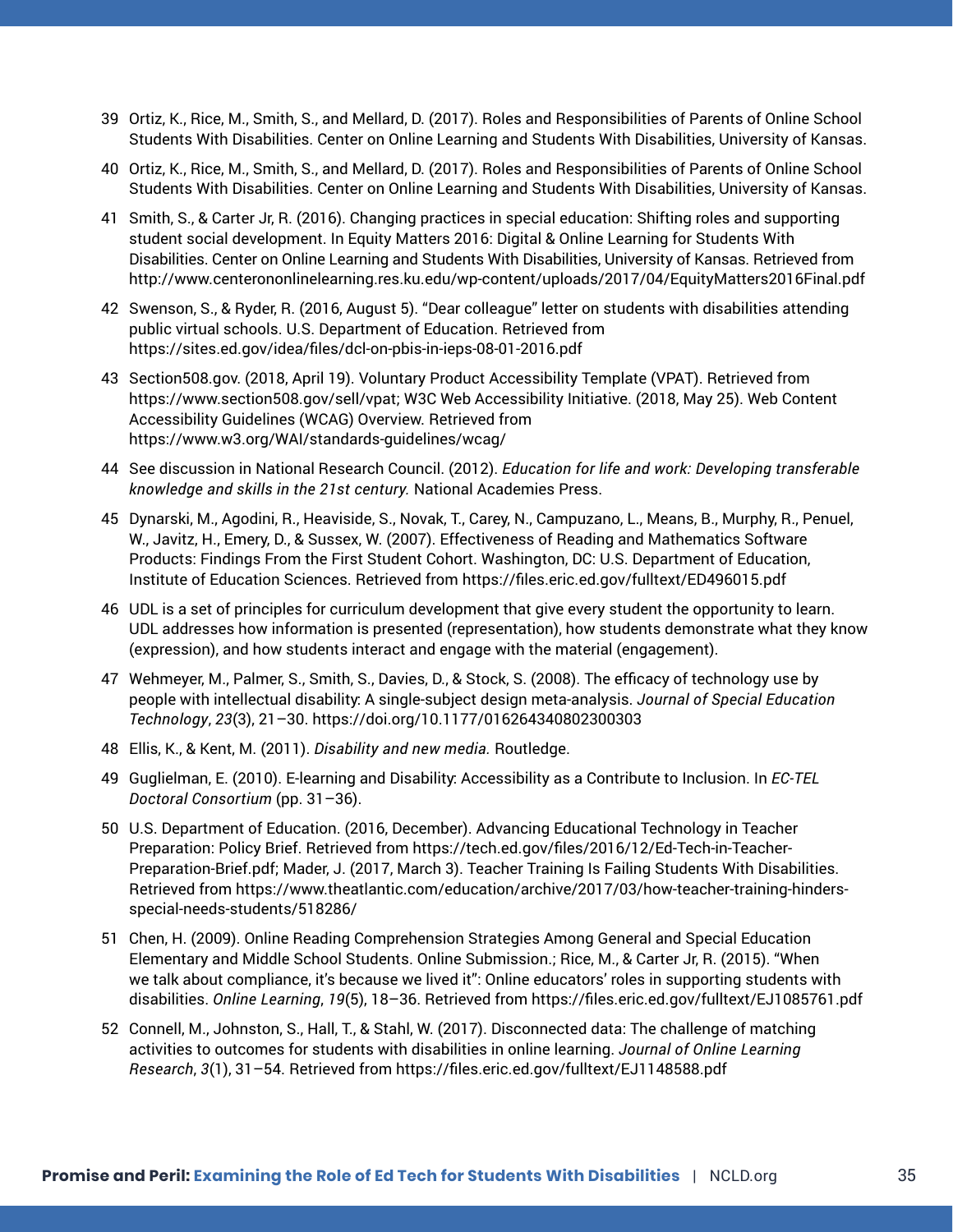- 53 Jaeger, P. (2012). *Disability and the internet.* Lynne Rienner Publishers. In Kent, M. (2015). Disability and eLearning: Opportunities and barriers. *Disability Studies Quarterly*, *35*(1). http://dx.doi.org/10.18061/dsq.v35i1.3815
- 54 OECD. (2015). *Students, computers, and learning: Making the connection.* OECD Publishing. https://doi.org/10.1787/9789264239555-en
- 55 Access in Marino, M. (2009). Understanding how adolescents with reading difficulties utilize technologybased tools. *Exceptionality*, *17*(2), 88–102.
- 56 Jaeger, P. (2012). *Disability and the internet.* Lynne Rienner Publishers.
- 57 Jefferson Education Exchange. A sector-wide effort to understand what works, where, and why. Accessed April 29, 2020. http://jexuva.org/ed tech-genome-project
- 58 C. Strietelmeier. Getting your school board on board for educational tech. (March 2020). Retrieved from: https://edtechmagazine.com/k12/article/2020/03/getting-your-school-board-board-educationaltech#:~:text=U.S.%20schools%20spend%20an%20estimated,profit%20organization%20dedicated%20 to%20researching
- 59 Kahraman, H., Sagiroglu, S., & Colak, I. (2010, October). Development of adaptive and intelligent webbased educational systems. In *2010 4th International Conference on Application of Information and Communication Technologies* (pp. 1–5). IEEE.
- 60 Georgia Department of Education. (n.d.). Legal Mandates for Assistive Technology. Retrieved from http://www.gpat.org/Georgia-Project-for-Assistive-Technology/Pages/Legal-Mandates-for-Assistive-Technology.aspx
- 61 Wrightslaw Special Education Law and Advocacy. (2010, June 30). Assistive Technology Devices and Services. Retrieved from http://www.wrightslaw.com/info/atech.index.htm
- 62 Burgstahler, S. (2017, January 30). ADA Compliance for Online Course Design. Retrieved from https://er.educause.edu/articles/2017/1/ada-compliance-for-online-course-design
- 63 Christensen Institute. (2014, May 2). Blended Learning. Retrieved from https://www.christenseninstitute.org/blended-learning/
- 64 Capiel, G. (2014). Born accessible. *Journal of Electronic Publishing*, *17*(1). http://dx.doi.org/10.3998/3336451.0017.121
- 65 Masood, R., Seshadri, N., & Bhargava, A. (2019). *U.S. Patent No. 10,423,929.* Washington, DC: U.S. Patent and Trademark Office.
- 66 International Association for K–12 Online Learning. (2011, October). The Online Learning Definitions Project. Retrieved from https://www.inacol.org/wp-content/uploads/2015/02/iNACOL\_DefinitionsProject.pdf
- 67 Open Education Resources (OER). United Nations Education Science and Cultural Organization. Accessed May 5, 2020. http://www.unesco.org/new/en/communication-and-information/access-to-knowledge/ open-educational-resources/what-are-open-educational-resources-oers/
- 68 About Universal Design for Learning. CAST. Accessed May 5, 2020. http://www.cast.org/our-work/about-udl.html#.Xj2ui2hKg2w
- 69 AEM Basics. National Center on Accessible Educational Materials. Accessed May 5, 2020. http://aem.cast.org/about/aem-basics.html